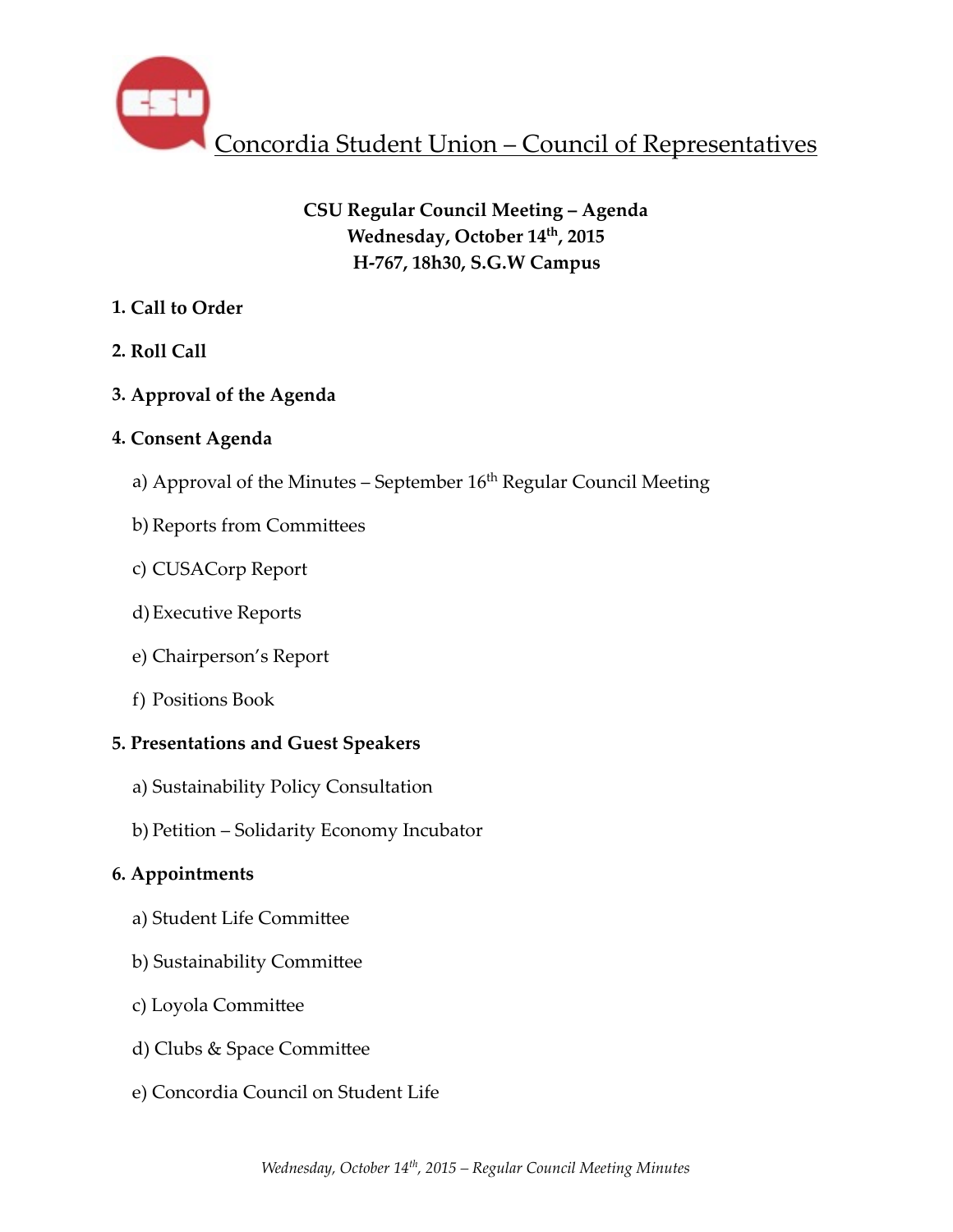- f) Fund Committee
- **7. Returning Business**
- **8. New Business Informational**

## **9. New Business – Substantive**

- a) Co-Curricular Record
- b) Policy Committee Report October 5<sup>th</sup>
- c) Bylaw Ratification March 2015
- d) CSU Daycare Project Manager Phase 2
- e) Accessible Education By-Elections

## **10. Question Period & Business Arising**

- **11. Announcements**
- **12. Adjournment**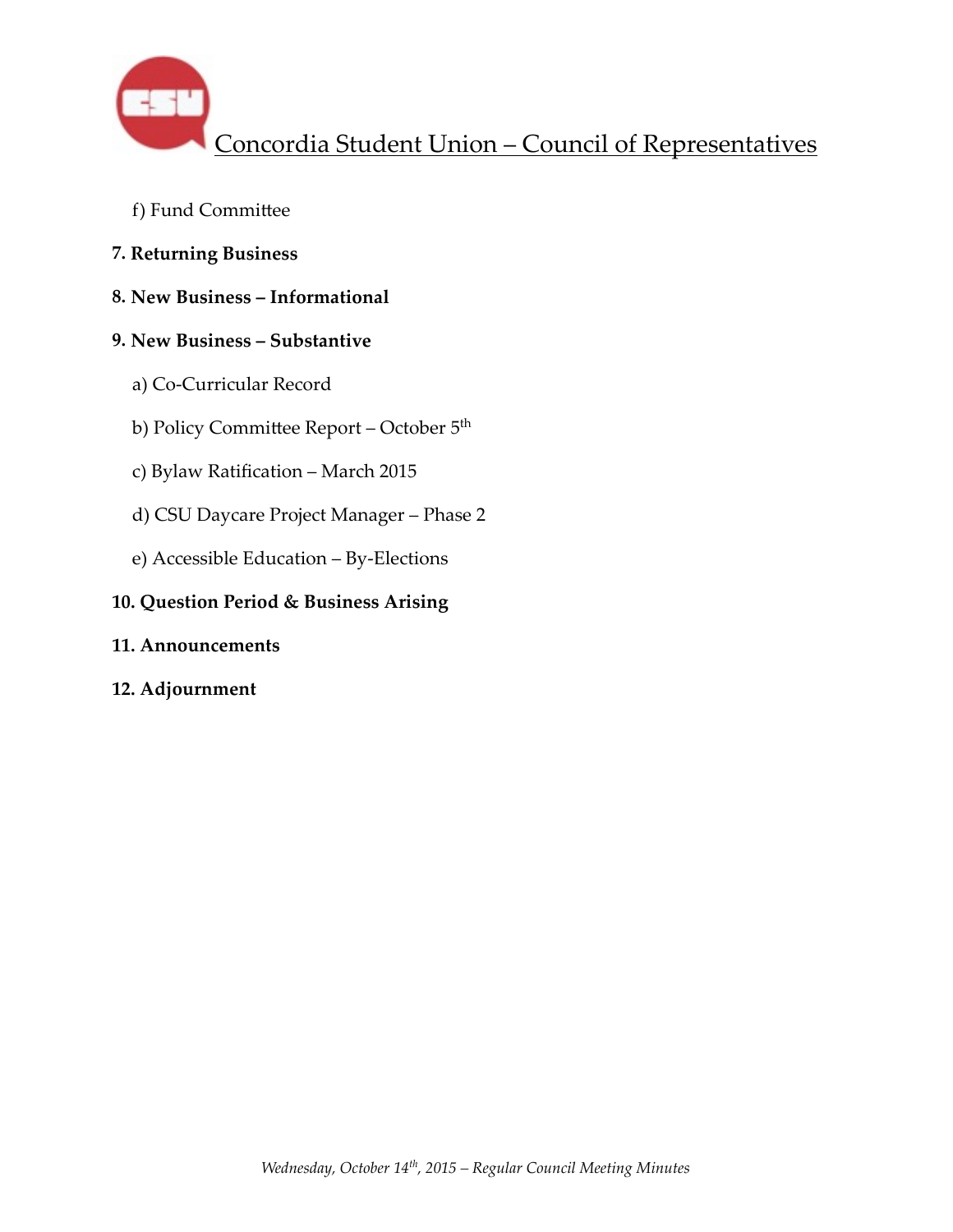

# **CSU Special Council Meeting – Minutes** Wednesday, October 14<sup>th</sup>, 2015 **H-767, 18h30, S.G.W Campus**

## **1. CALL TO ORDER**

Meeting is called to order at 18h46.

We would like to acknowledge that Concordia university is on the traditional territory of the Kanien'keha:ka (Ga-niyen-gé-haa-ga), a place which has long served as a site of meeting and exchange *amongst nations. Concordia recognizes, and respects the Kanien'keha:ka (Ga-niyen-gé-haa-ga)* as the *traditional custodians of the lands and waters on which we meet today.* 

### **2. ROLL CALL**

Council Chairperson: *Mat Forget* Council Secretary: *Caitlin Robinson*

Executives present for the duration of the meeting consisted of *Anas Bouslikhane* (VP Finance), *Gabrielle Caron* (VP Sustainability), *Lori Dimaria* (VP Clubs & Internal), *Marion Miller* (VP Academic & Advocacy), John Talbot (VP Student Life), *Gabriel Velasco* (VP External & Mobilization), *Terry Wilkings* (President) and *Chloë Williams* (VP Loyola). 

Councillors present for the duration of the meeting consisted of *Omar Al Khin* (JMSB), *Jenna Cocullo* (Arts & Science), *Rachel Gauthier* (JMSB), *Jana Ghalayini* (ENCS), *Michael Giesbrecht* (Arts & Science), *Sanaz Hassan Pour* (Fine Arts), *Adrian Longinotti* (Arts & Science), *Lucinda Marshall-Kiparissis* (Arts & Science), *Aloyse Muller* (Arts & Science), *Geneviève Nadeau-Bonin* (Arts & Science), *Terry Ngala* (Arts & Science), *Marcus Peters* (Arts & Science), Jason Poirier-Lavoie (Arts & Science), Benjamin Prunty (Arts & Science), *Fadi Saijari* (JMSB), *Leyla Sutherland* (Fine Arts), *Michael Wrobel* (Arts & Science) and *Rami Yahia* (ENCS).

Councillors absent for the duration of the meeting consisted of *Simon Dansereau* (JMSB), *Faddy Kamel* (ENCS), *Hassan Mogharbel* (ENCS) and *Melanie Romer* (Arts & Science).

### **3. APPROVAL OF THE AGENDA**

**Marion Miller** pulls the Policy Committee report from October 5<sup>th</sup> from 4. Consent Agenda, to be 9. b) **Policy Committee Report.** Seconded by **Chloë Williams.**

**Chloë Williams** adds 6. a) Student Life Committee, 6. b) Sustainability Committee, 6. c) Loyola Committee, *6. d)* Clubs & Space Committee and 6. e) Concordia Council on Student Life. Seconded by **Michael Giesbrecht**.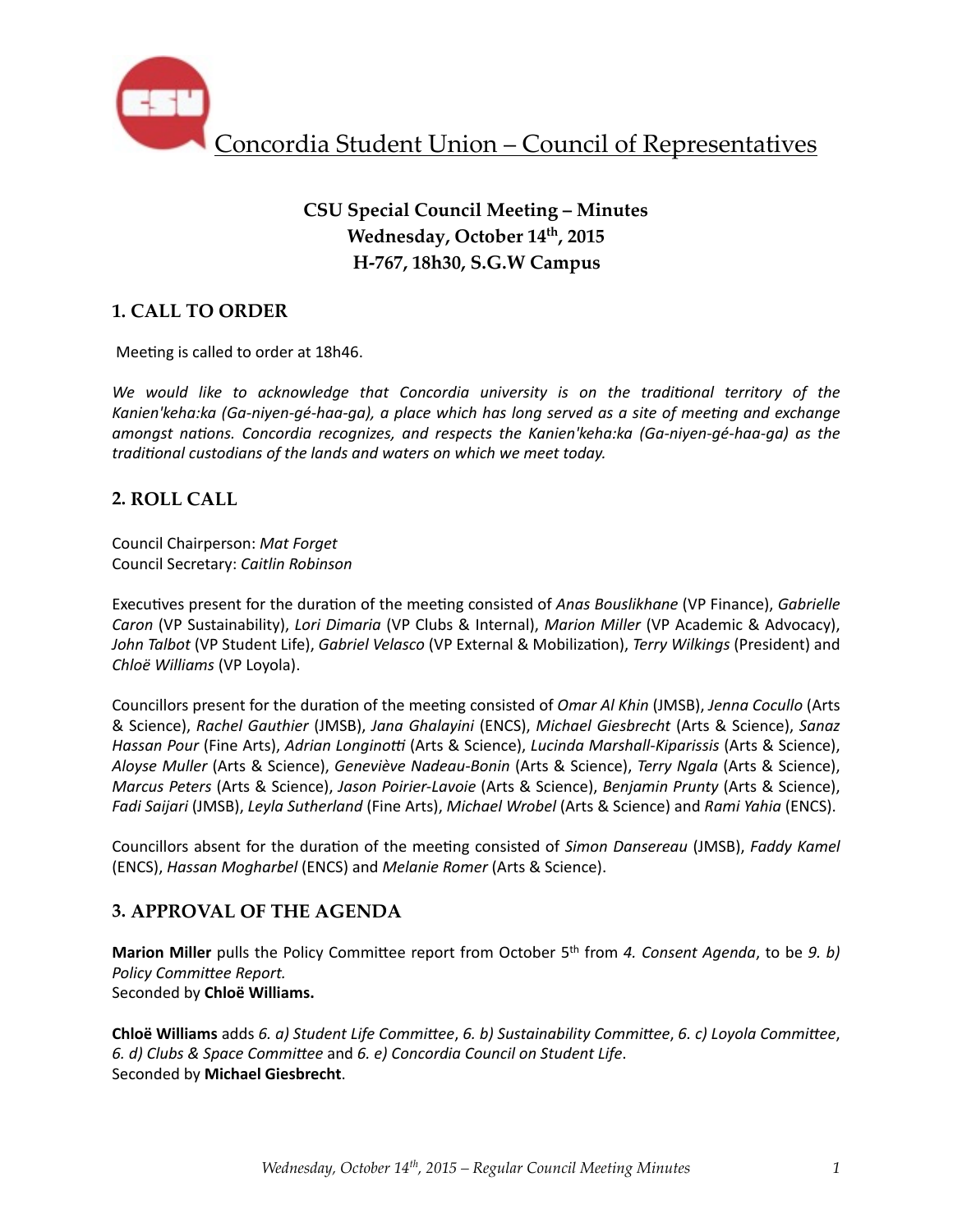

**Michael Giesbrecht** moves to approve the agenda and all items under 4. Consent Agenda. Seconded by **Sanaz Hassan Pour**. 

**Chair**: We will now vote on the approval of the agenda and all items under 4. Consent Agenda.

**VOTE**  In favour : 15 Opposed: 0 Abstentions: 0

*Motion carries.* 

### **4. CONSENT AGENDA**

## a) Approval of the Minutes - September 16<sup>th</sup> Regular Council Meeting

**Ratified by consent.** 

### **b) Reports from Committees**

**Ratified by consent.** 

### **c) CUSACorp Report**

*Ratified by consent.* 

### **d) Executive Reports**

**Ratified by consent.** 

#### **e) Chairperson's Report**

**Ratified by consent.** 

### **f) Positions Book**

**Ratified by consent.** 

### **5. PRESENTATIONS & GUEST SPEAKERS**

### **a) Sustainability Policy Consultation**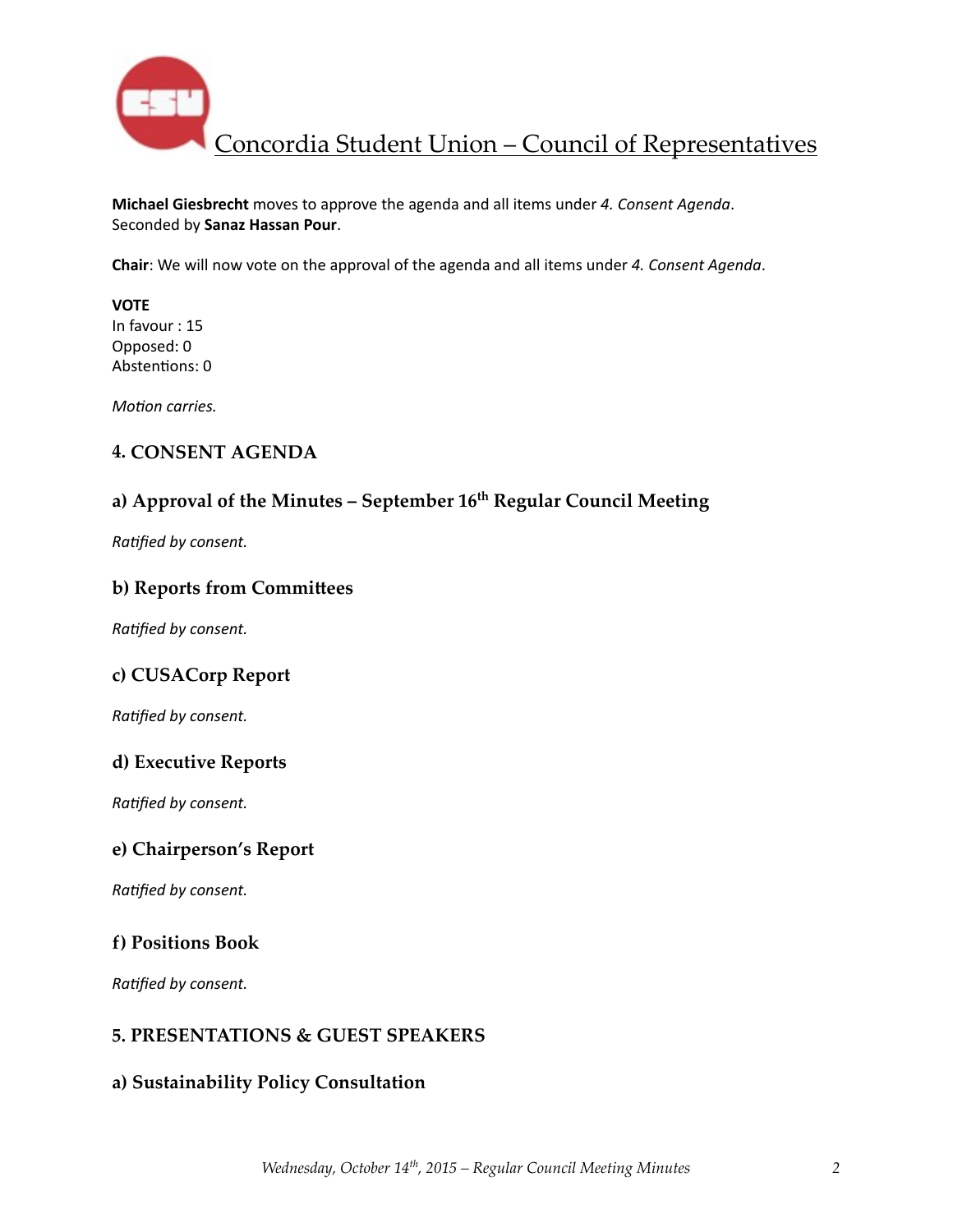

**Mark Underwood: Gabrielle** has sent out some information about the sustainability policy for the university. Sustainable Concordia has been working on the getting the university to adopt one since 2011. That is when our initial research began, and it has been a long process dealing with the bureaucracy and getting them to create a policy that includes a comprehensive constitution.

Gabrielle Caron: Just to introduce Mark, he works at Sustainable Concordia. He is the office coordinator. He is presenting something that Sustainable Concordia con has been working on for a few years.

**Mark Underwood**: For a bit of history, in 2011 we got a bunch of people together and presented the President of the university with a manifest to say that Concordia needs a sustainability policy now. That is when the university created the sustainable governance framework of three (3) sustainability subcommittees, but for a really long time we have been spinning out heels in those committees and ideas go there to die. This year we have been working on getting concrete things put through there. The consultation process is part of the process of building this policy. First, the university was resistant to this community consultation as this is not something that they do for a policy, but we have been successful in getting them to do this. Unfortunately, the timeline is insanely tight  $-$  the decision happened three (3) or four (4) weeks ago and the consultation is happening though next week and the week after, with the hopeful deadline for the policy to be done and ratified by whoever needs to by January.

**Gabrielle Caron**: Basically we are having two (2) public consultations run by the university. These are the official public consultations. One will be next Tuesday, October  $20<sup>th</sup>$  from 14h00 to 16h00 at Grey Nuns, and the second on October 29<sup>th</sup> at Loyola, which will be taking place from 14h00 to 16h00. These dates may not necessarily be as accommodating for everyone, so we are hosting two (2) other events at the Hive  $-$  one will be downtown and another at Loyola, and those events are taking place later in the evening from 17h00 to 20h00. One will be on October 22<sup>nd</sup> and then the one at Loyola will be on October 28<sup>th</sup>. We are not asking anything specific other than showing your enthusiasm, and it would be great for you to come to at least one of these and see how things are going. The ones running in the evening are drop-in sessions where we will be able to give you more information as well as just getting ready for the last one, accumulating everyone's thoughts, and having a dialogue between other people and what we want to see in the public consultations.

**Mark Underwood**: Part of the mission, vision and values of Sustainable Concordia is to democratize the university, students, staff and faculty in the way that decisions are made. For us, this is an insanely positive step forward in that regard. As student leaders and politicians it is our responsibility to show up and give our two cents and show what we are made up. If people do not show up, the administration will have ammunition to say that these consultations are not successful and that no one ever comes. I do not expect you to come to all four (4), but I would really love you talking this up to people you speak to and sharing it on Facebook. Because the deadline is so tight, we are relying on word of mouth to have people meaningfully contribute to the formation of this policy. It will affect all aspects of campus life. If you talk to our group, they are really excited that it will now carry weight. It will be the responsibility of the vice presidents and directors and people who hold important positions in the university to uphold these values.

**Gabrielle Caron**: Also, so that you can prepare for these events, there is the policy draft I have sent to you all. The Hive event is October 22<sup>nd</sup> from 17h00 to 20h00, and the one at Loyola is on October 28<sup>th</sup>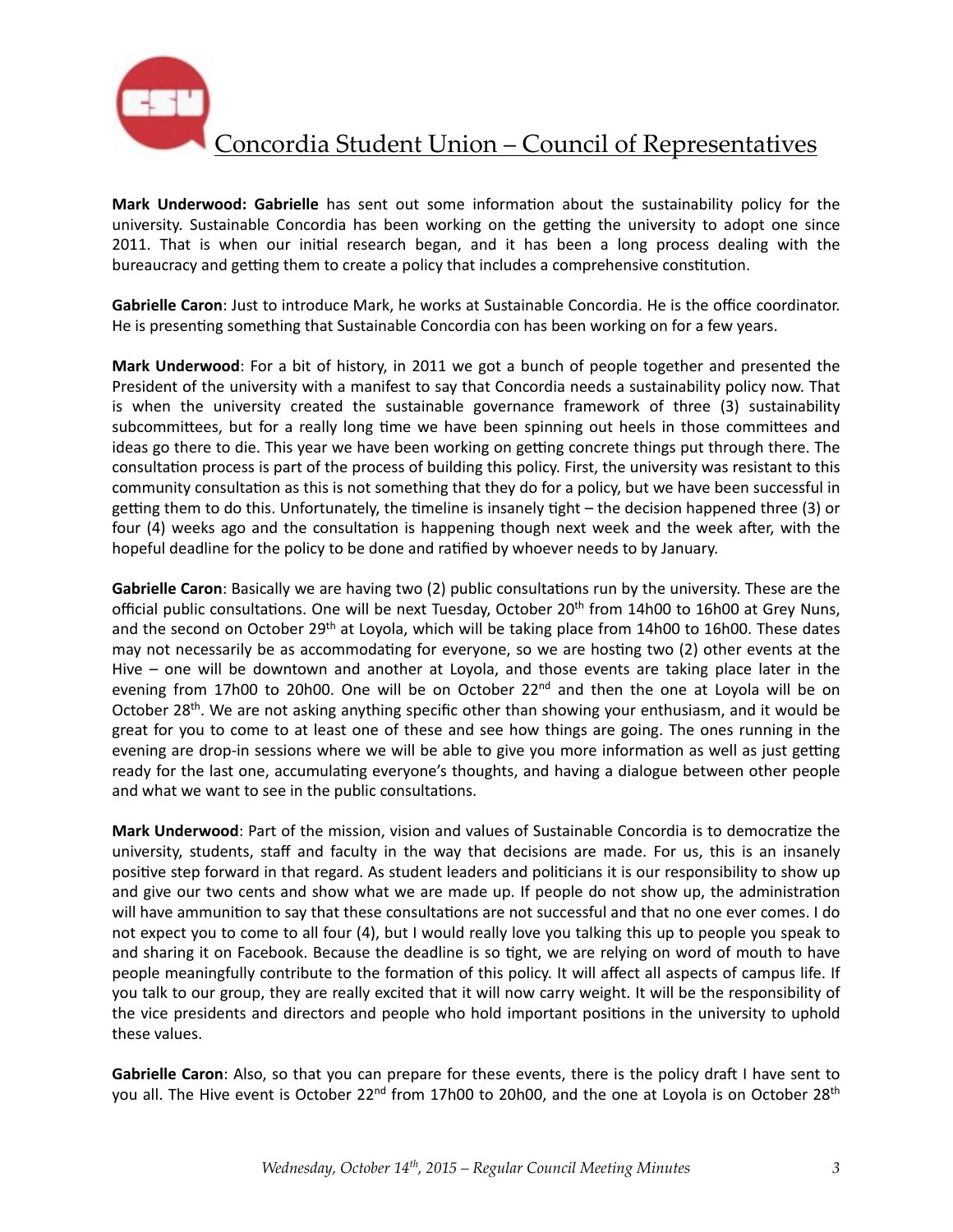

from 17h00 to 20h00. The locations are on the website. If you cannot attend any of these events, you are able to write a comment on the webpage at www.concordia.ca/sustanability.

**Benjamin Prunty**: I read the endnote – do you have any critique of the policy sent out?

**Mark Underwood**: One of the strengths is that it identifies accountability, but that accountability lies not in student hands. Something we would like to see is how students can get involved in action plans that come out with the governance framework. There is no other way besides seats on the subcommittees. There is no other way for students to speak up if the integrity of these action plans are not being upheld. Some of the language in the principles can be easily interpreted. Given the hype around things like divestment and other issues that we want the university to move forward on, take a look at that language and see if it works for you and make suggestions if it does not.

**Benjamin Prunty**: I was involved in the subcommittee, and do you feel as though there could be a place for a statement about an upper-level governance multi-stakeholder model? I brought this up and people were not sure.

**Mark Underwood**: I agree, that could be strengthened, but I have no idea how to work it into this policy. The framework is now in policy form, and before it was just on the website. Now it is written down and cannot just be disbanded by someone who does not like it anymore. In terms of upper-level though, I am not really sure.

**Aloyse Muller**: How much must be divested – around five (5) percent? How much implication do you expect from policy?

Mark Underwood: That is from the folks in Environment, Health and Safety who drafted this. It is not an action plan, but a policy, a statement of intent and a call to action about how we at the university view sustainability and how we want to uphold those values. This is outlined through the thirteen (13) principles adapted from the sustainable development pack. In terms of prescribing actions from a policy, this is more about someone from the university saying that a given action or inaction does not align with our sustainability policy, which gives up license to push forward. Having student voices on the subcommittee is the way to do that. The CSU and Graduate Students Association (GSA) have seats on the subcommittee, so there is student voice.

**Terry Wilkings:** Do you know how many points the uni is getting for this type of policy?

**Mark Underwood**: There will be many points, which is probably why we are seeing such a deadline. There are definitely political ends to why this is happening.

Terry Wilkings: At the top it says "Board of Governors", so after the consultations are complete, will you return to Council with your experience on that? Perhaps Council can bring forward a motion for the Board of Governors on behalf of students in general. I invite you to return.

Mark Underwood: Information after the consultation will be sent out and we will have some time to edit and revise it – though only a month and a half – and then it will go to the Board of Governors and then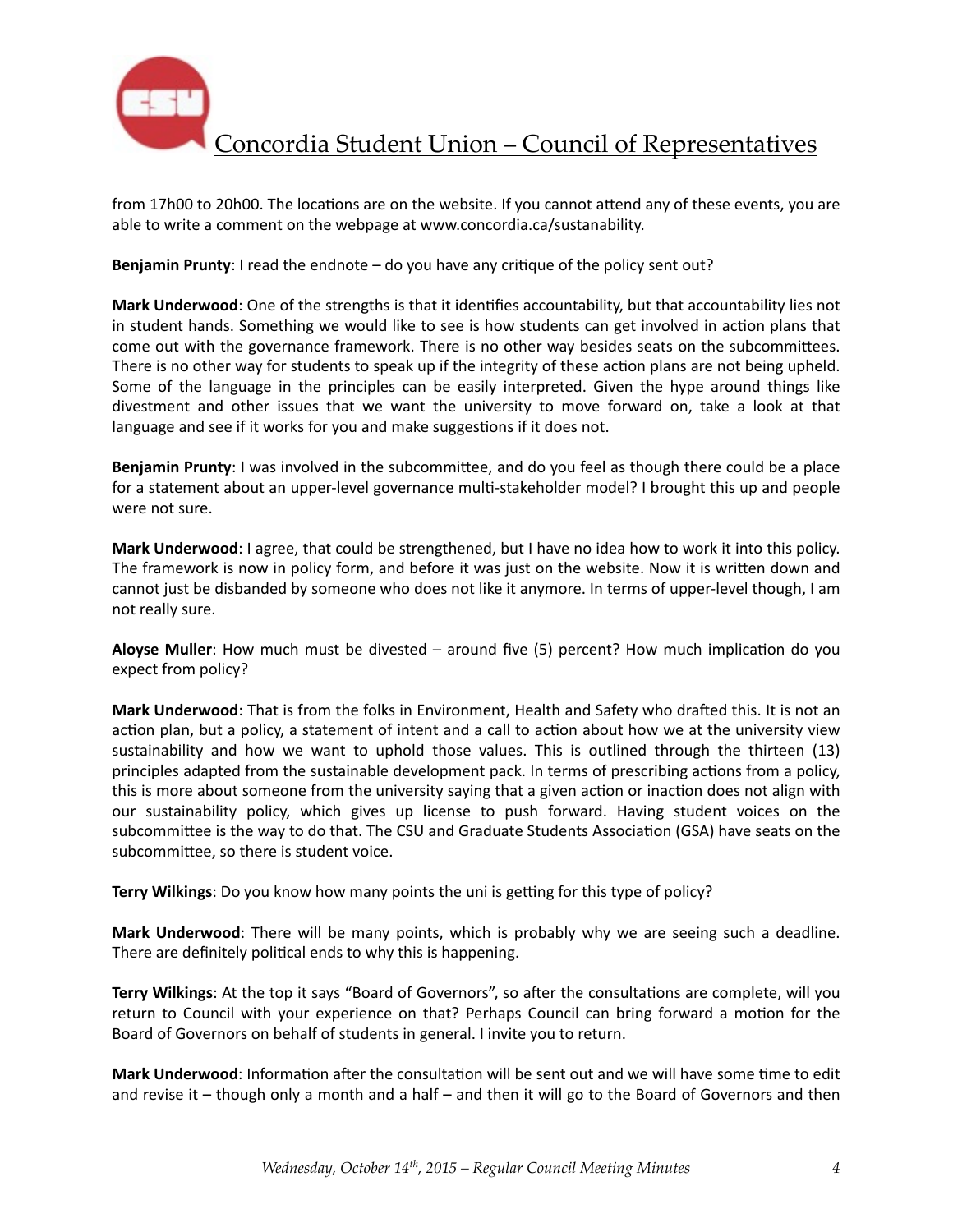

there is a six  $(6)$  to eight  $(8)$  month delay for the policy to go through. Having an extra something on top is amazing. I would love to come back in December and give feedback.

### **b) Petition – Solidarity Economy Incubator**

**Benjamin Prunty**: There is a petition that will be circulating to start conversation about a solidarity economy incubator. This is not the CSU working on this at the executive level, but I am working on this with a group of students, both graduate and undergraduate, to create a solidarity economy incubator. We want student input in the by-elections to see the conversation that starts surrounding this. We anticipate that this will be enthusiastic. Good examples of these organizations are the PUSH find, the Hive, Burritoville,  $-$  these are projects that are democratic and have a public mandates other than exclusively private profit. The bylaws state that we have to come to Council before circulating a petition, so this is coming to Council with that. This is more of a conversation on a membership level rather than at a Council level.

**Terry Wilkings**: We are not supposed to interfere in this in the bylaws, it is just a procedural point. I just wanted to mention that I think that we should signify that we have received a petition in case there is confusion. We should signify that people have seen the wording, pursuant to articles 9.6.1 and 9.6.2. We should recognize that we did receive this petition.

**Terry Wilkings:** BE IT RESOLVED THAT the CSU Council formally approve the question for the By-Elections pertaining to the Solidarity Economy Incubator, pursuant to Bylaws 9.6.1 and 9.6.2,. Seconded by **Sanaz Hassan Pour**. 

#### **VOTE**

In favour : 15 Opposed: 0 Abstentions: 0

#### *Motion carries.*

**Benjamin Prunty**: Even if people do not have questions now, there is a chance that I might talk to you at great length about this.

#### **6. APPOINTMENTS**

#### **a) Student Life Commi^ee**

**Chloë Williams: John's** committee is looking for one more person – you can help fund events, give John feedback on his events and generally help him out.

**Michael Giesbrecht** nominates himself. Seconded by **Rami Yahia**.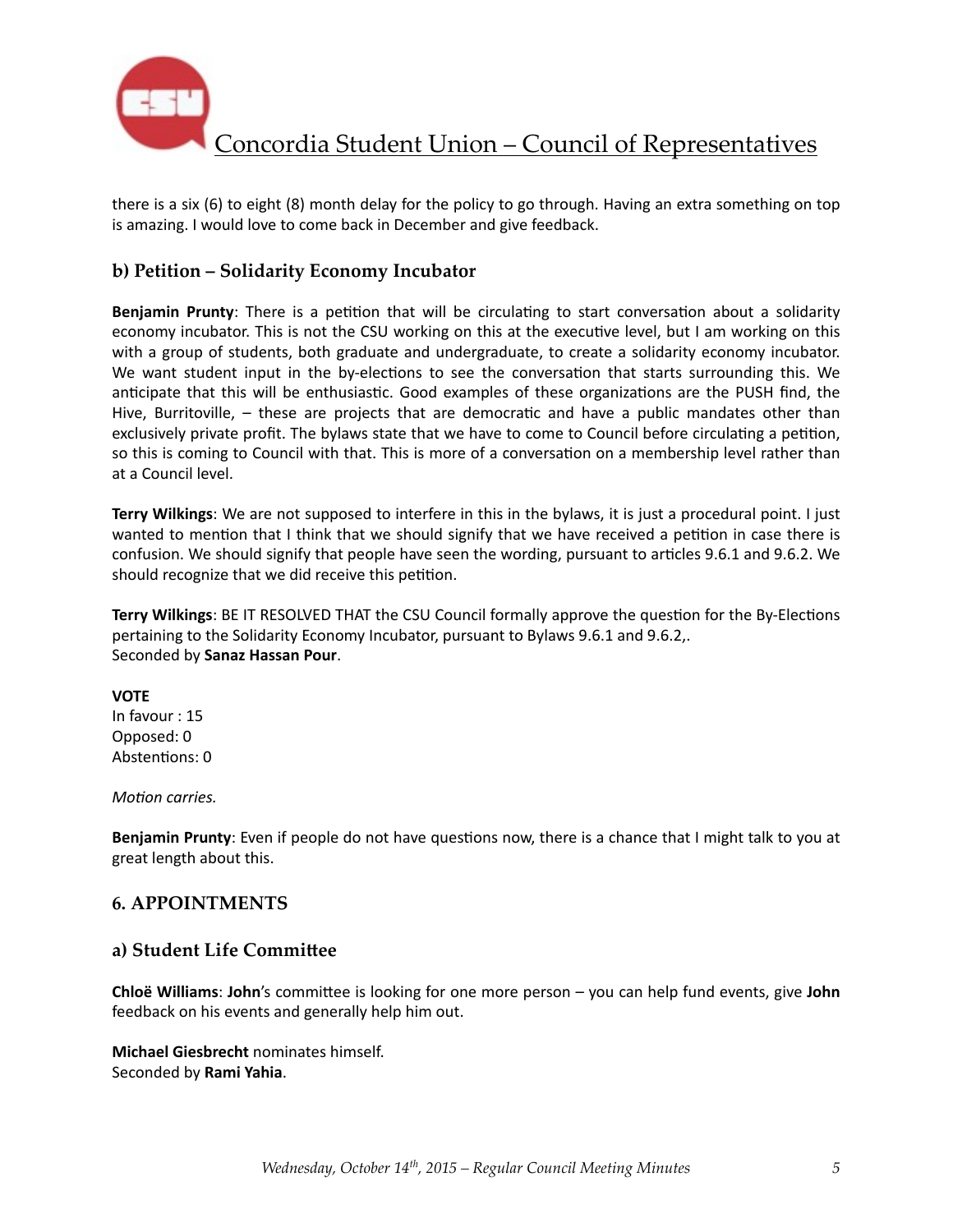

**Michael Giesbrecht**: I have been involved in CSU events and kind of helped out already.

**VOTE**  In favour : 15 Opposed: 0 Abstentions: 0

*Motion carries.* 

### **b) Sustainability Committee**

**Chloë Williams**: The Sustainability Committee is looking for one councillor – you can get involved in sustainability policies, make sure that events are sustainable and anything else that the CSU is working on is sustainable.

*No nominations received.* 

#### c) Loyola Committee

**Chloë Williams**: This is my committee – you get to help out with everything happening at Loyola, help out with all the projects happening there, along with lots of sustainability-type things like the greenhouse. 

**Fadi Saijari** nominates himself. Seconded by **Jana Ghalayini**. 

**VOTE** In favour : 15 Opposed: 0 Abstentions: 0

*Motion carries.* 

#### d) Clubs & Space Committee

**Chloë Williams**: On the Club & Space Committee you get to help Lori with all of the clubs. This is always an exciting time and you deal with budget approvals, new club approvals and reading over the documents they submit.

Lori Dimaria: Also, you cannot be an executive on a club due to potential conflict of interest.

**Terry Wilkings**: In case anyone is unfamiliar with the rules for appointments, if there are resignations we open up the seat and then if no one fills it, we will open it up at the subsequent meeting.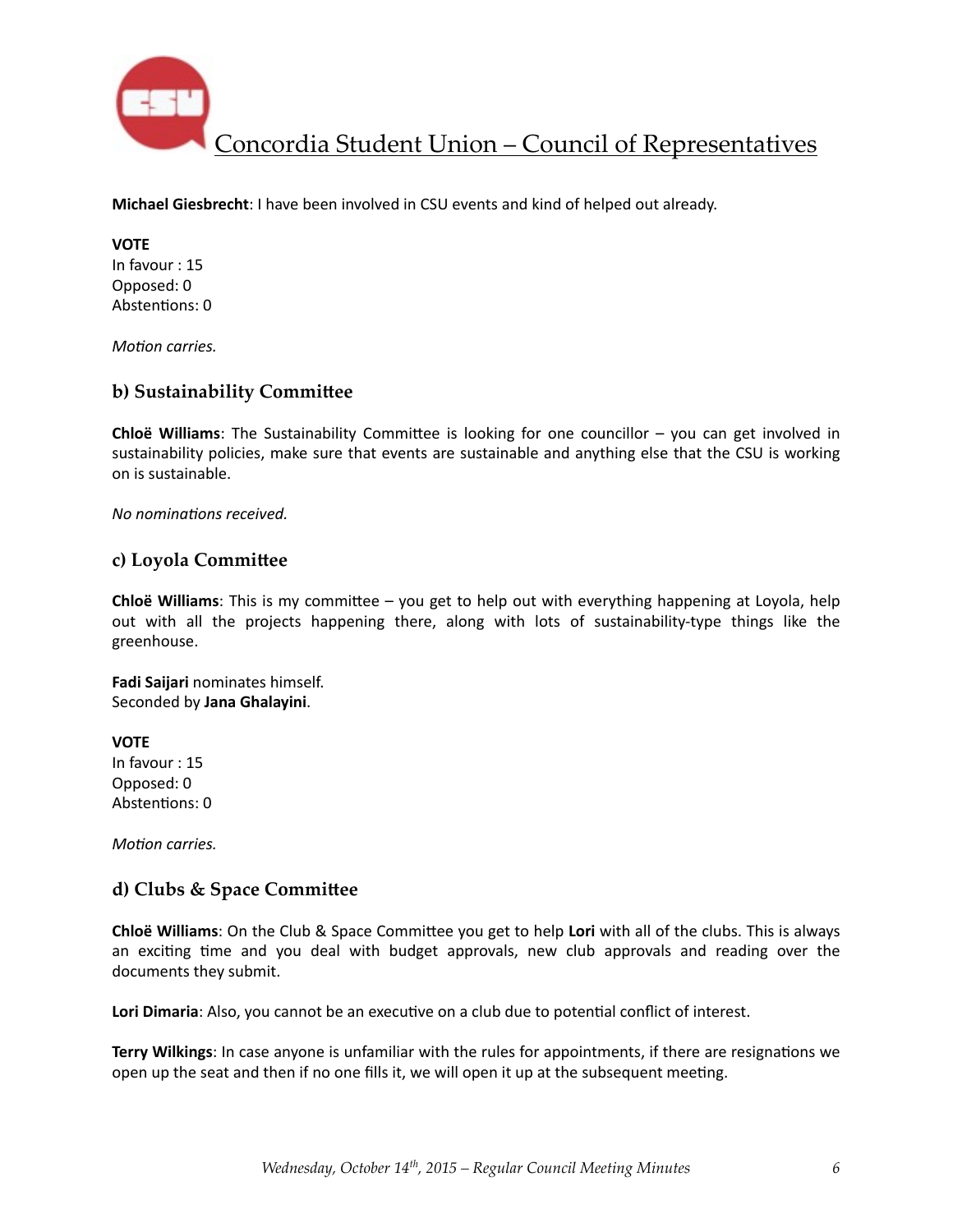

Marion Miller: Since there are vacant seats and councillors coming in at the By-Elections it is alright to leave a couple of spots open.

### **e) Concordia Council on Student Life**

**Chloë Williams**: You get to be on the university decision-making body pertaining to any projects having to do with funding student initiatives here on campus.

**Jenna Cocullo** nominates herself. Seconded by **Benjamin Prunty**. 

**Jenna Cocullo**: I have been wanting to sit on this since last year, I am interested in looking at how funding for student projects will go.

**VOTE** In favour : 15 Opposed: 0 Abstentions: 0

*Motion carries.* 

#### **f)** Fund Committee

**Benjamin Prunty** moves to enter closed session. Seconded by **Jason Poirier-Lavoie**. 

**VOTE** In favour : 14 Opposed: 0 Abstentions: 0

*Motion carries.* 

*Meeting enters closed session at 19h03.* 

**Terry Wilkings** moves to appoint Arij Riahi and Jason Prince to the Student Space, Accessible Education and Legal Contingency (SSAELC) Fund Committee. Seconded by **Aloyse Muller**. 

*Motion carries.* 

**Terry Wilkings** moves to enter open session. Seconded by **Marcus Peters**. 

*Motion carries.*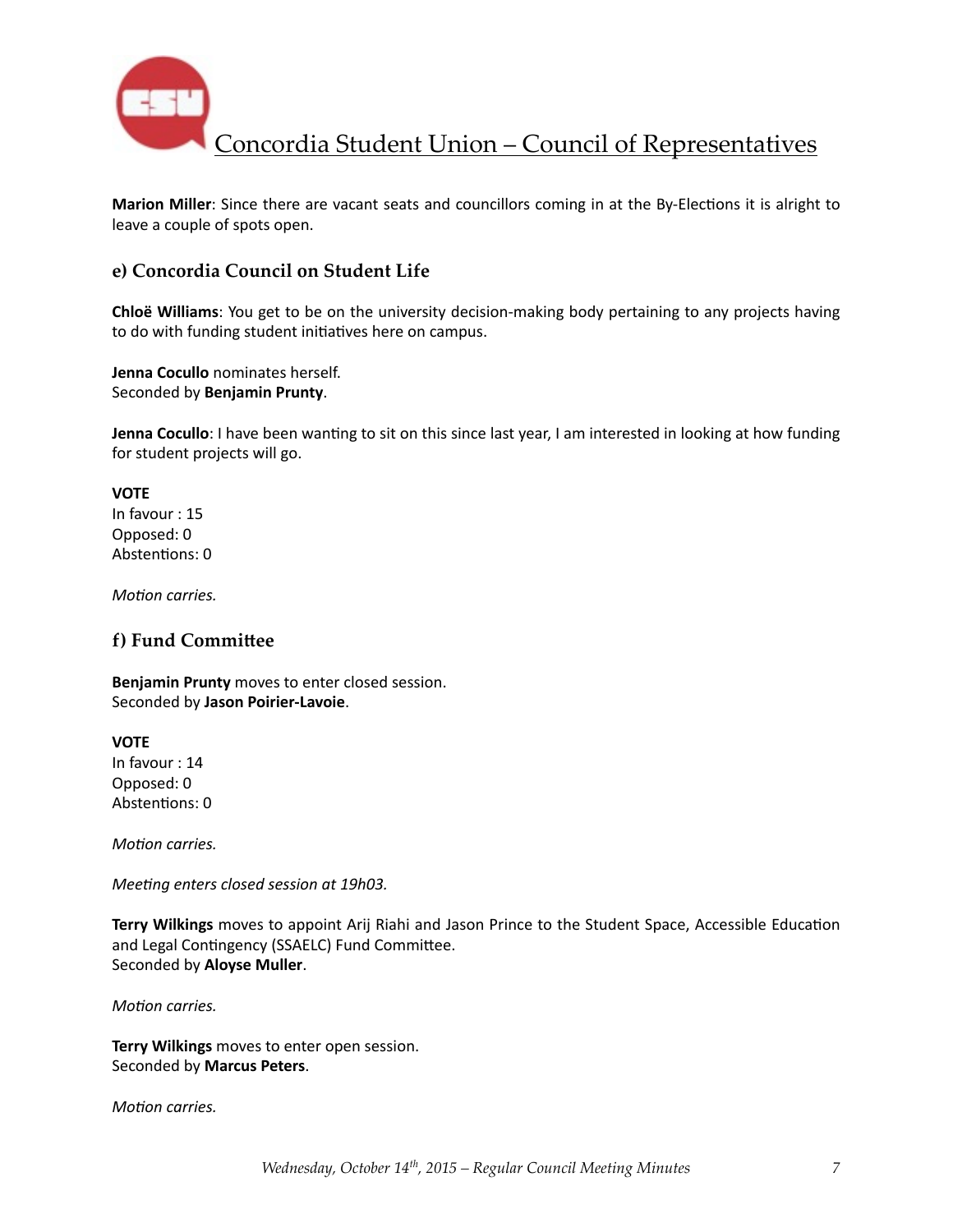

*Meeting enters closed session at 19h18.* 

**Marcus Peters** moves to ratify the motions made in closed session. Seconded by **Jason Poirier-Lavoie**. 

**VOTE** In favour  $: 15$ Opposed: 0 Abstentions: 0

*Motion carries.* 

**Marcus Peters** moves to take a recess. Seconded by **Rami Yahia**. 

*Meeting enters recess at 19h21.* 

*Meeting reconvenes at 19h39.* 

#### **7. RETURNING BUSINESS**

*No returning business was discussed at this meeting of Council.* 

#### **8. NEW BUSINESS – INFORMATIONAL**

*No informational new business was discussed at this meeting of Council.* 

#### **9. NEW BUSINESS – SUBSTANTIVE**

#### **a) Co-Curricular Record**

**Marion Miller**: BE IT RESOLVED THAT that Council sign onto a memo of support for the co-curricular record changes, and implement mechanisms to encourage the use of the co-curricular record by its subsidiaries. 

Seconded by **Chloë Williams**. 

**Marion Miller**: This is for those of you who have ever tried to file one of your activities onto the cocurricular record, which is a digital record which exists on myconcordia.ca somewhere in SIS. This is supposed to document your engagement on campus outside your official classwork. It is quite tedious and complicated, and kind of difficult to see where the benefits will come. It is unfortunate because this could be an interesting tool, but it does not have the support that it needs around it. The GSA has been working over the past year on trying to put strategic pressure on different parts of the university. Three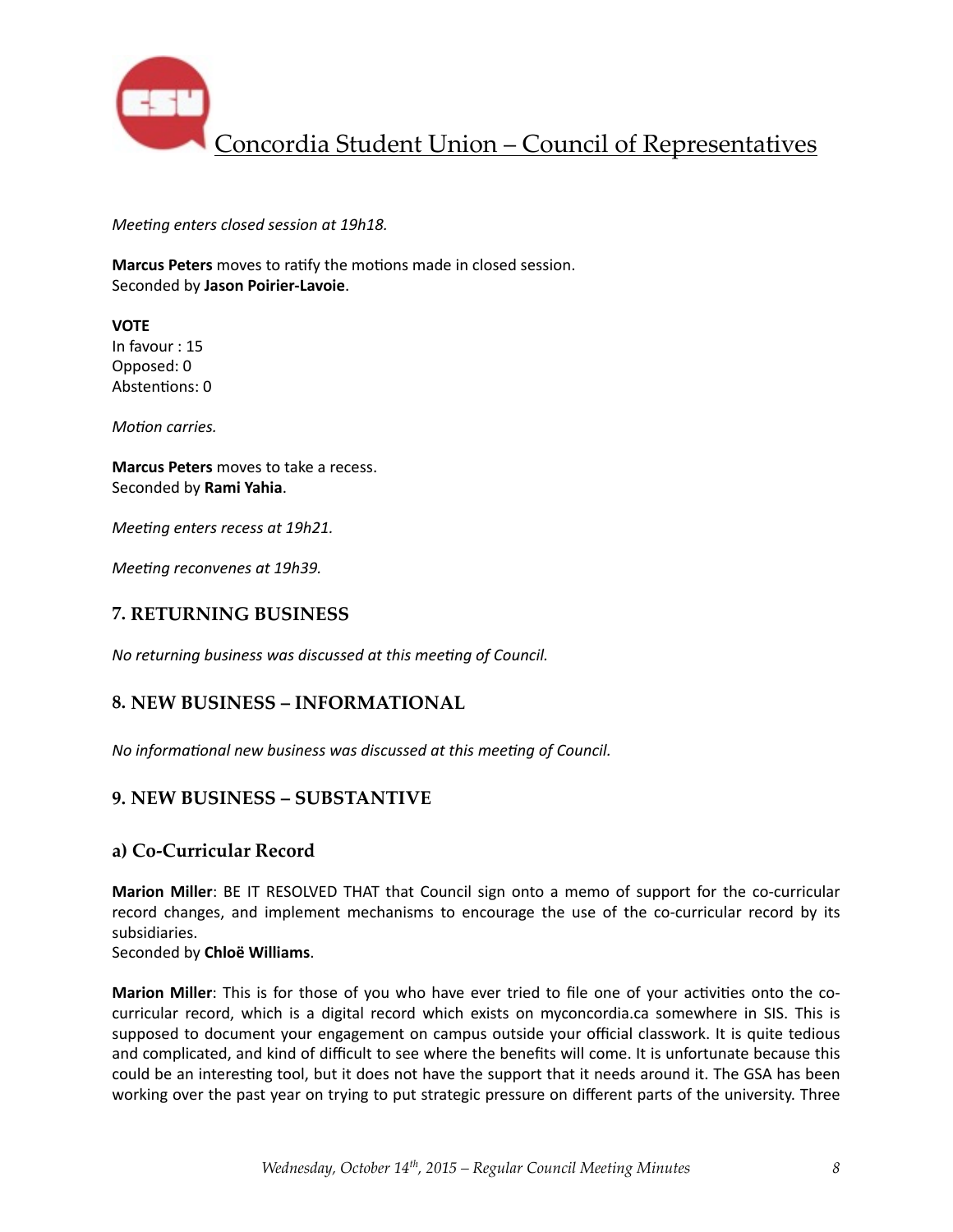

(3) places to work on this is with the Dean of Students, to simplify the process, Student Associations, to commit to making sure that they enter their activities in to the database, and School of Graduate Studies, which has to recognize the co-curricular record as a valid piece of information. If it is not recognized within Concordia, why are we doing it? We have documentation from Keroles Riad of the GSA who talked to us about the main issues and that now his project and personal mission has been getting all of the faculty associations, the Dean of Students office and the school of graduate studies to sign onto participating in this initiative. The Dean of Students said yes and the School of Graduate Studies submitted an internal memo saying yes. The GSA, the Engineering and Computer Science Association (ECA) along with the Engineering and Computer Science (ENCS) council, and the Teaching and Learning subcommittee framework have signed onto this. Keroles presented to us and asked if we would draft a CSU memo for this. The Policy Committee recommends to adopt this memo and, as we said in our report, we look forward to sitting down with the Clubs & Space Committee to bring changes to the structure of the CSU to make sure that we integrate the use of the co-curricular record.

**Marcus Peters**: Will any of this process become mandatory? I mean this in the sense that a direct connection to the Dean of Students is good, especially for people who want to apply for grad school, but will this be mandatory when applying for funding from the CSU?

**Marion Miller**: That is envisioned for group participating, and what they are looking at is tying this to funding. We do not necessarily have to tie it to finding, but maybe have it just be an incentive process. One thing to understand is that we are signing on to work with the three  $(3)$  entities previously mentioned. There will be no stringent policy if the Dean of Students does not make it simpler, and the School of Graduate Studies does not recognize it. We will sit down with Lori and the Clubs & Space Committee to tie this to policy.

**Marcus Peters**: I am in favour of all of this, but I am just skeptical of having mandatory affiliation with any kind of Concordia's administration, especially since they have a lot of ability to politically profile people, though that has been taken into consideration.

**Lori Dimaria**: I just wanted to mention that it is important to have an inflow of information. It is important to talk to different clubs and see how we can favour the community. We have to look at the holistic approach. University academia is very important, but it is also important to get involved and feel like we are a part of a community, and that is what clubs do. It is important to give credit and merit where it is deserved. If we pursue this, we can incentivize some students to get involved and this is an important element when looking at university and student life. This is a nice complement to education and works hand-in-hand. In order for Concordia to be a great institution, we need to look at things with a holistic approach and frame it so that we embrace academic and engagement and community involvement. 

**Marion Miller**: We were talking earlier about the stars rating of the university and how many points they get, and what is interesting is that they could be getting points that they are missing out on because the university has no way of documenting student engagement, when we all know that there are a ton of activities which go on. If we start pushing to recognize community engagement, that could be something that becomes more institutionalized. There is win to be had on many different sides.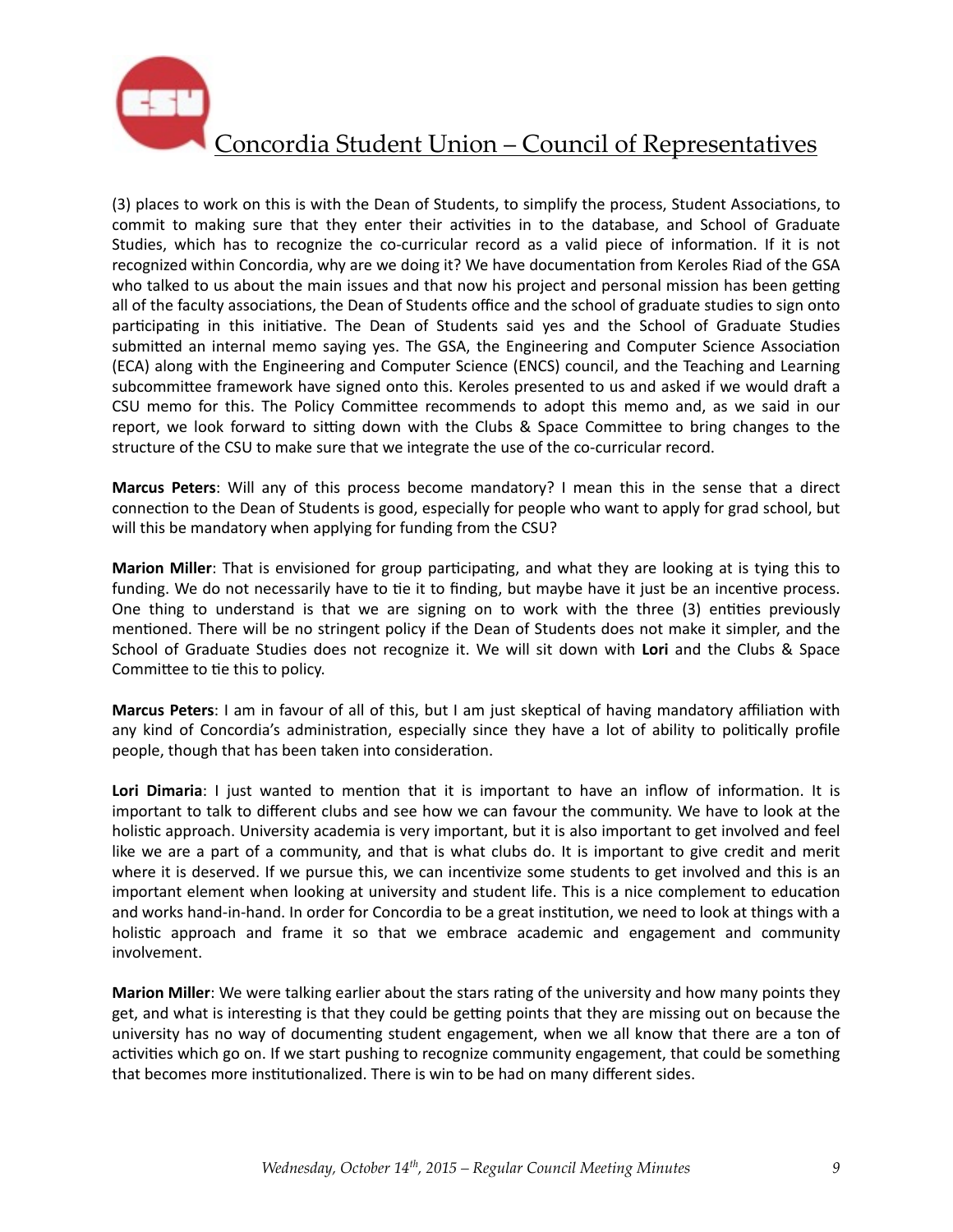

**VOTE** In favour : 13 Opposed: 0 Abstentions: 1 (Jana)

*Motion* carries

### **b) Policy Committee Report – October 5th**

**Marion Miller** moves to approve the Policy Committee Report from October 5<sup>th</sup>, 2015. Seconded by **Terry Wilkings**. 

**Marion Miller:** I just wanted to highlight the changes to Standing Regulation 192 – it was recommended to the Policy Committee by the Finance Committee that we make these changes. They looked over the first and as it stands, in terms of transparency mechanisms, we are supposed to present up-to-date financials at every Regular Council Meeting, but there are months where there are two  $(2)$  of these meetings and the Finance Committee found it hard to produce an up-to-date financial report in just two (2) weeks. We felt that this was excessive and we are all for transparency, but recommend to revise the Standing Regulation such that the financials be presented at the first Regular Council Meeting each month. The Policy Committee unanimously felt that this was a reasonable change.

**Terry Wilkings**: I think that this was brought up by the finance team. For our accountant Vikan, it is quite laborious to reproduce information when there is just one single pay period. It is just a lot of accounting work for him to do given that two (2) weeks following, he will be providing the same information. This is more about trying not to add additional work, along with eliminating redundancy. The Bylaws say that we need to produce monthly updates, so we are trying to adhere to this through the Standing Regulations.

**VOTE** In favour : 15 Opposed: 0 Abstentions: 1 (Jana)

*Motion carries.* 

### **c) Bylaw Ratification – March 2015**

**Terry Wilkings** moves to ratify the Bylaw changes from the General Election. Seconded by **Aloyse Muller.** 

**Terry Wilkings**: In the General Elections of March last year we had made two modifications to the Bylaws, one being the allocation and distribution of the fee we collect, and the second being the introduction of Special Bylaw K which delineates the maximum amount of no more than \$1.50 per semester in terms of administration and reserve fees collected through AESEC for the health and dental plan. Procedurally we had a successful election in terms of these questions and they were received by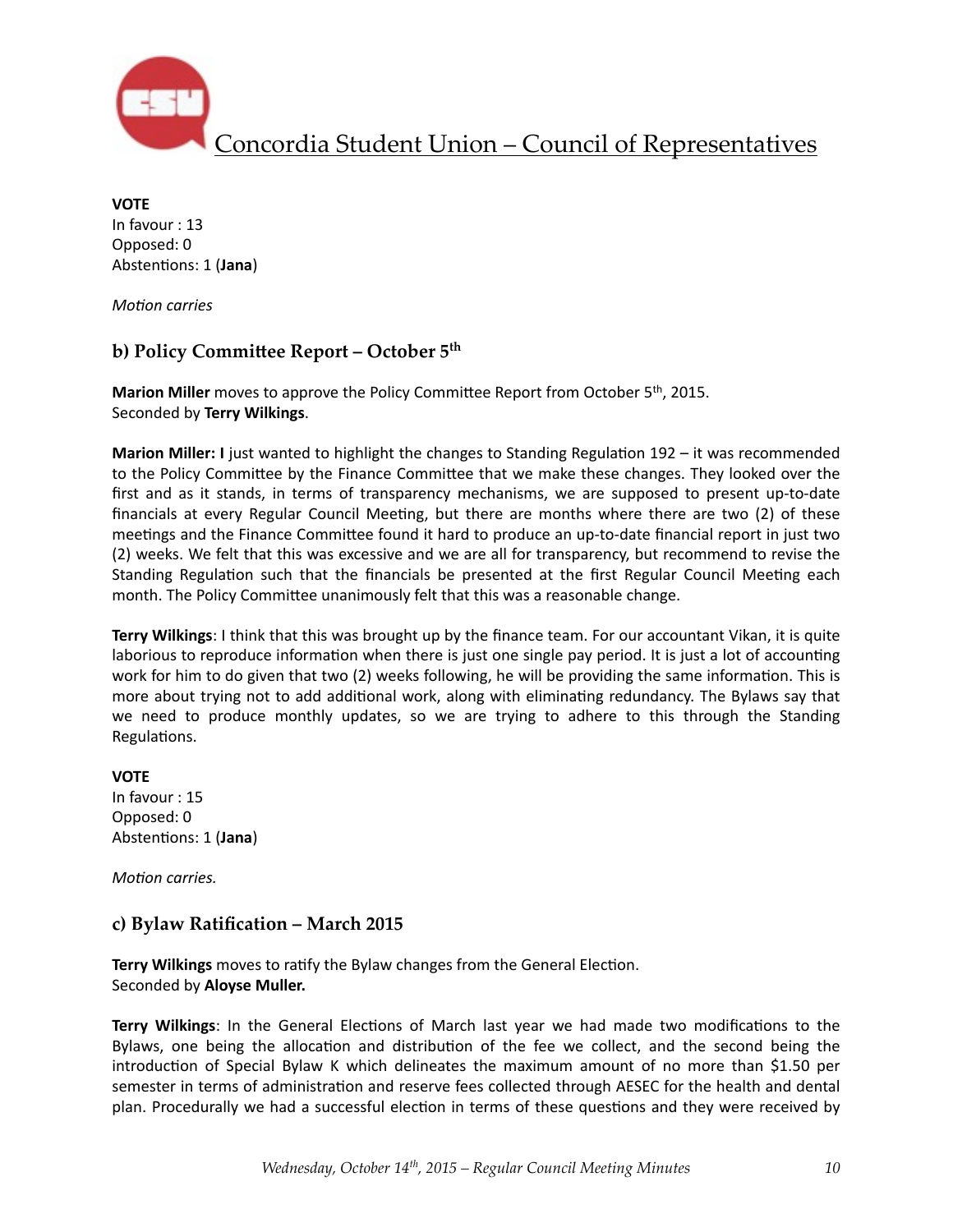

the membership at the Annual General Meeting, as stipulated in the Standing Regulations, so the membership approved and recognized the changes from the election. At the May Regular Council Meeting we approved the minutes from the Annual General Meeting, but to be procedurally sound, for Bylaw changes, instead of just approving the minutes we should have a specific resolution pointed directly at the Bylaw changes since ultimately we are held responsible for these.

#### **VOTE**

In favour : 13 Opposed: 0 Abstentions: 1 (Jana)

#### *Motion carries.*

**Terry Wilkings**: If anyone read the committee minutes from various committees like Finance and External & Campaigns, at the moment we are going through the Bylaws and making housekeeping changes and trying to update the language, like making everything gender neutral and reflecting the day-to-day of what the executives do. At the end of the week this will come to the Policy Committee, but in the meantime, I will be sending minor adjustments for review. This is the same process.

### **d) CSU Daycare Project Manager – Phase 2**

#### **Marion Miller**:

BE IT RESOLVED THAT Council approve the expense of \$5000 (before taxes), to be used with the purpose of hiring a Project Coordinator for the Daycare Permit Application, to be taken from the Student Space, Accessible Education and Legal Contingency (SSAELC) fund.

#### Seconded by **Leyla Sutherland**.

**Marion Miller**: The daycare is moving forward and big piece moving forward is to submit an application to the Ministère de la famille, which is a pretty substantial dossier to send. We hired Mme. Pauline Gervais to work on the initial application process and consult, and that was the first phase in her contract, and the second phase is to pull together all these documents. We have been in touch with her to see if she would be available for the second phase. We have thirteen (13) substantial documents to submit to the Ministère like the lease agreement, a big operations document structuring how the governance framework works, all the little policies of the daycare like how a child is admitted or expelled, how families are given advance notice if the daycare is closing, etc. Another big part is the educational program. Mme. Gervais is saying that she can do most of the work, but in terms of the education plan, she wants a partner, who worked with the Students' Society of McGill University (SSMU) daycare. The contract is for both professionals to work together to get this dossier together since most CSU people do not have the knowledge to teach two-year-olds like skills. It will probably cost \$4000, but we are giving ourselves a buffer so as not to come back to Council asking for more money.

**Caroline**: will there be another phase or last one?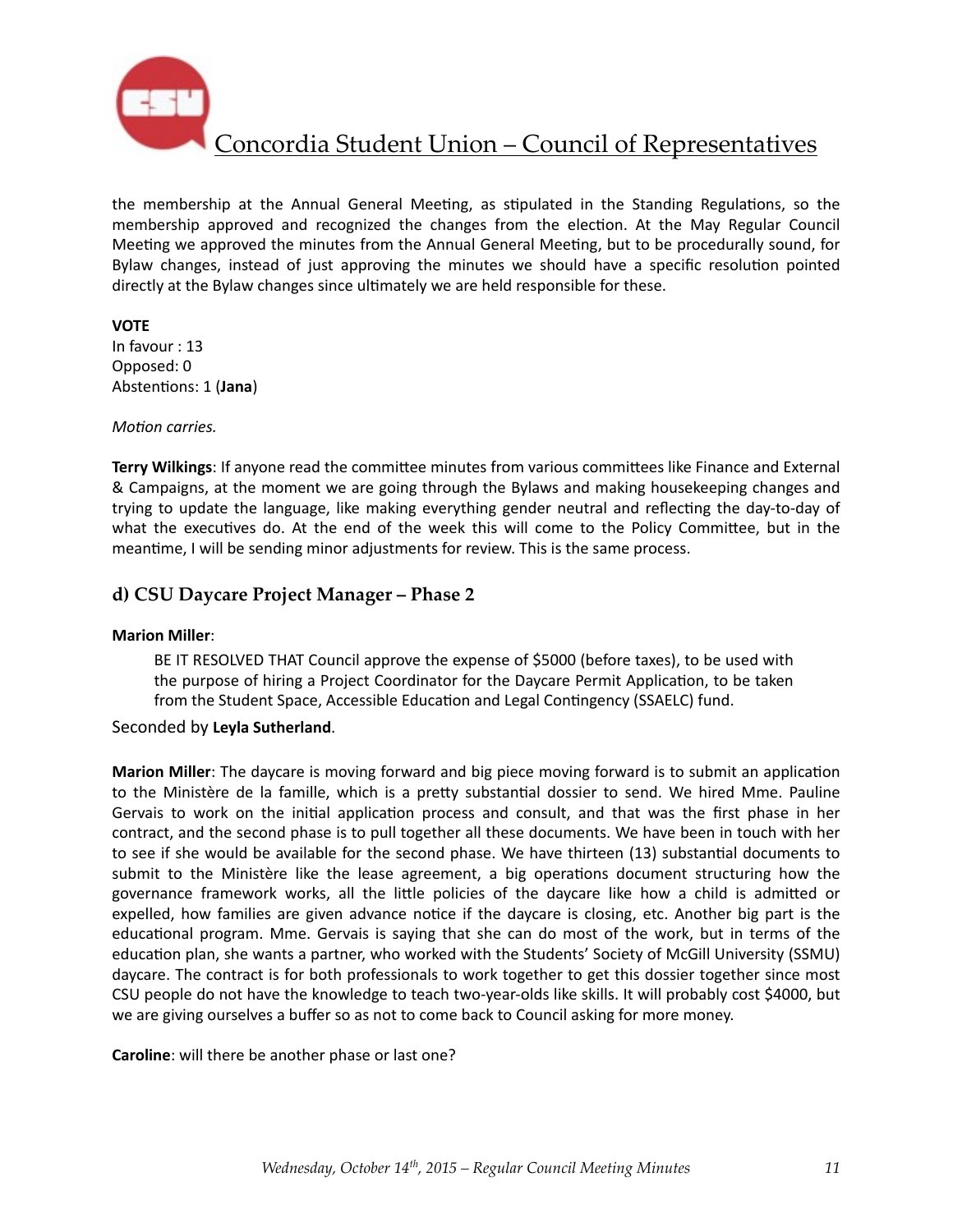

**Marion Miller**: This is for the submission for a permit. Once we have the permit then we go forward with building and renovations. In that phase, we will be hiring a different project manager with skill in terms of that phase, and then a director for doing all the start-up for the daycare. A single daycare project can have different managers along the way to help with specialized sections of what needs to be done.

#### **VOTE**

In favour : 15 Opposed: 0 Abstentions: 0

*Motion carries.* 

#### **Marion Miller**:

BE IT RESOLVED THAT Council approve the expense of \$2000 for the fees associated to the application for a Daycare Permit, to be taken from the Student Space, Accessible Education and Legal Contingency (SSAELC) fund.

Seconded by **Sanaz Hassan Pour**. 

**Marion Miller**: We need a cheque for the Ministère des finances to process app, close to 554\$ but just want to make sure we have enough in case other associated fees but mainly this cheques.

**Geneviève Nadeau-Bonin**: Will all the fees be transparent in the next budget report? Will we be able to see how much was used?

**Terry Wilkings:** In the Bylaw which outlines this, it is stipulated that we are to put these in an annual report at the end of our mandate. It will have not only all the motions approving the use of funds, but the actual amounts used.

#### **VOTE**

In favour  $: 15$ Opposed: 0 Abstentions: 0

#### *Motion carries.*

Terry Wilkings: I figured that since there are people here who help us communicate with students, that it would be fruitful to notify folks that recently Marion and myself have been in discussion with Roger Côté, the Vice-President, Services, and at the next meeting we will be able to announce where the daycare will be. We have been withholding this information just because the final lease details are being put together. At the next meeting we also plan to submit the outline of the operational side of the daycare, based on the market study and survey. There will be quite a vigorous document produced leading to securing the necessary finances and securing the overhead cost and paying our employees. I am just trying to signal folks here that we will be making an announcement.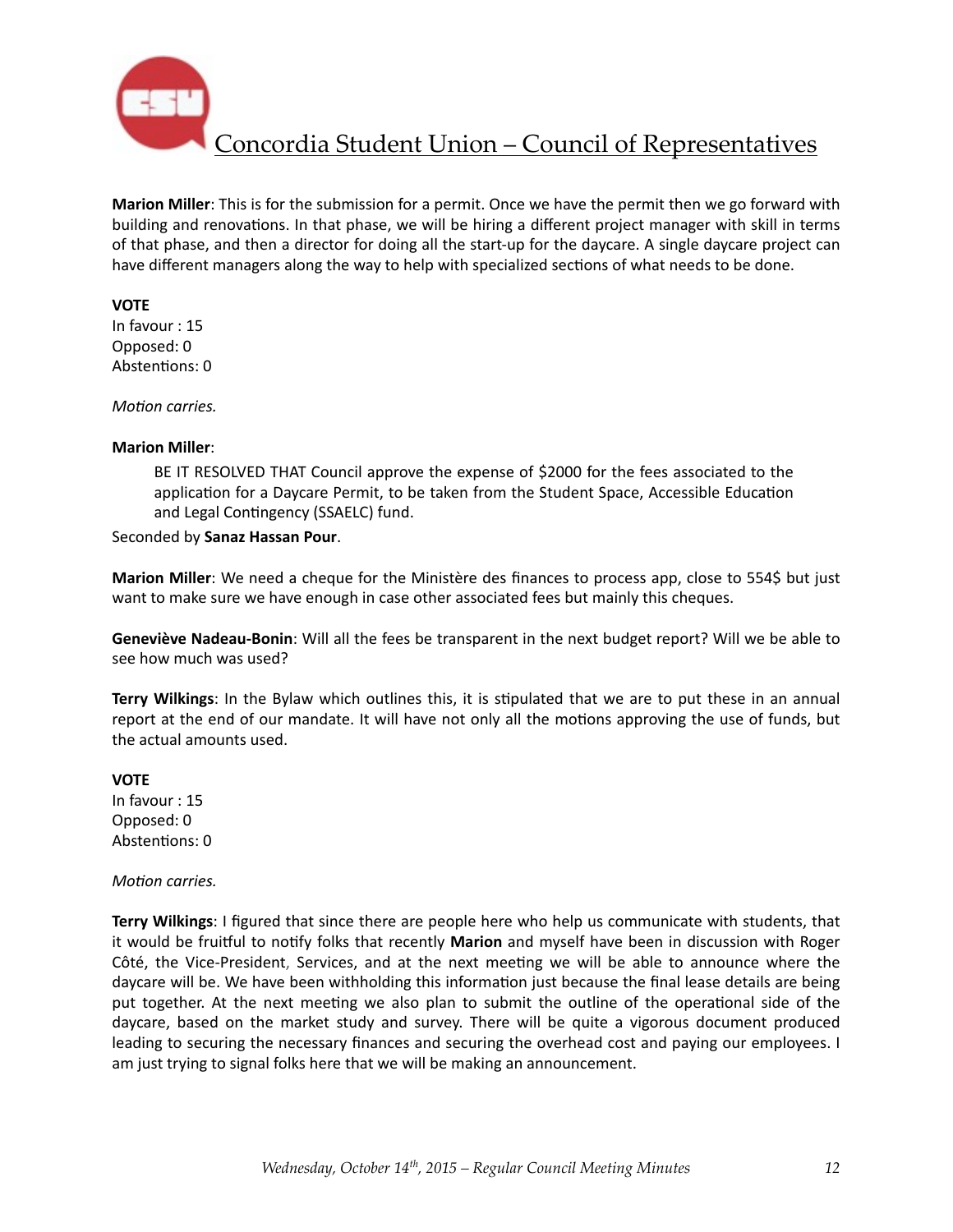

**Marion Miller**: To add onto that, we are excited because we got over 250 respondents on the survey looking at the specific childcare needs of student parents on campus, like the hours of the day they need childcare, how close to their home is their current childcare, and what they are currently paying.

### **e) Accessible Education – By-Elections**

#### **Gabriel Velasco**:

WHEREAS the government has imposed austerity measures and cuts of approximately \$340 million dollars to University funding;

WHEREAS, this translates to more than \$36.6 million dollars in cuts to Concordia University alone;

WHEREAS article 26 of the Universal Declaration of Human Rights states that, higher education shall be equally accessible to all on the basis of merit;

WHEREAS accessible postsecondary education is a fundamental pillar for a more equitable and democratic society;

BE IT RESOLVED THAT the following question be added on the 2015 by-election:

*"Do you as a member of the Concordia Student Union (CSU) agree to adopt an*  accessible education position, as outlined in the supporting document provided at *the ballot station, which opposes any increase in student fees for all students,* whether Quebec resident, out of province, or International, and supports *universally accessible postsecondary education free of all financial barriers."* 

BE IT FURTHER RESOLVED THAT the following wording be included in the supporting document provided at the ballot station;

*"WHEREAS the government has imposed austerity measures and cuts of approximately \$340 million dollars to University funding;*

*WHEREAS* this translates to more than \$36.6 million dollars in cuts to Concordia *University alone;*

*WHEREAS article 26 of the Universal Declaration of Human Rights states that, higher education shall be equally accessible to all on the basis of merit;* 

*WHEREAS* accessible postsecondary education is a fundamental pillar for a more *equitable and democratic society;* 

That the CSU adopt the following positions regarding accessibility to *postsecondary education:* 

- *Support for high quality, universally accessible postsecondary education as a human right.*
- *Opposition* to any increase in student fees for all students, whether *Quebec resident, out of province, or International.*
- Call for a public reinvestment in postsecondary education from all levels of *government.*
- Call for the elimination of all financial barriers to a high quality postsecondary education, and advocate for a progressive reduction and *elimination of all tuition fees and obligatory institutional fees (FIOs).*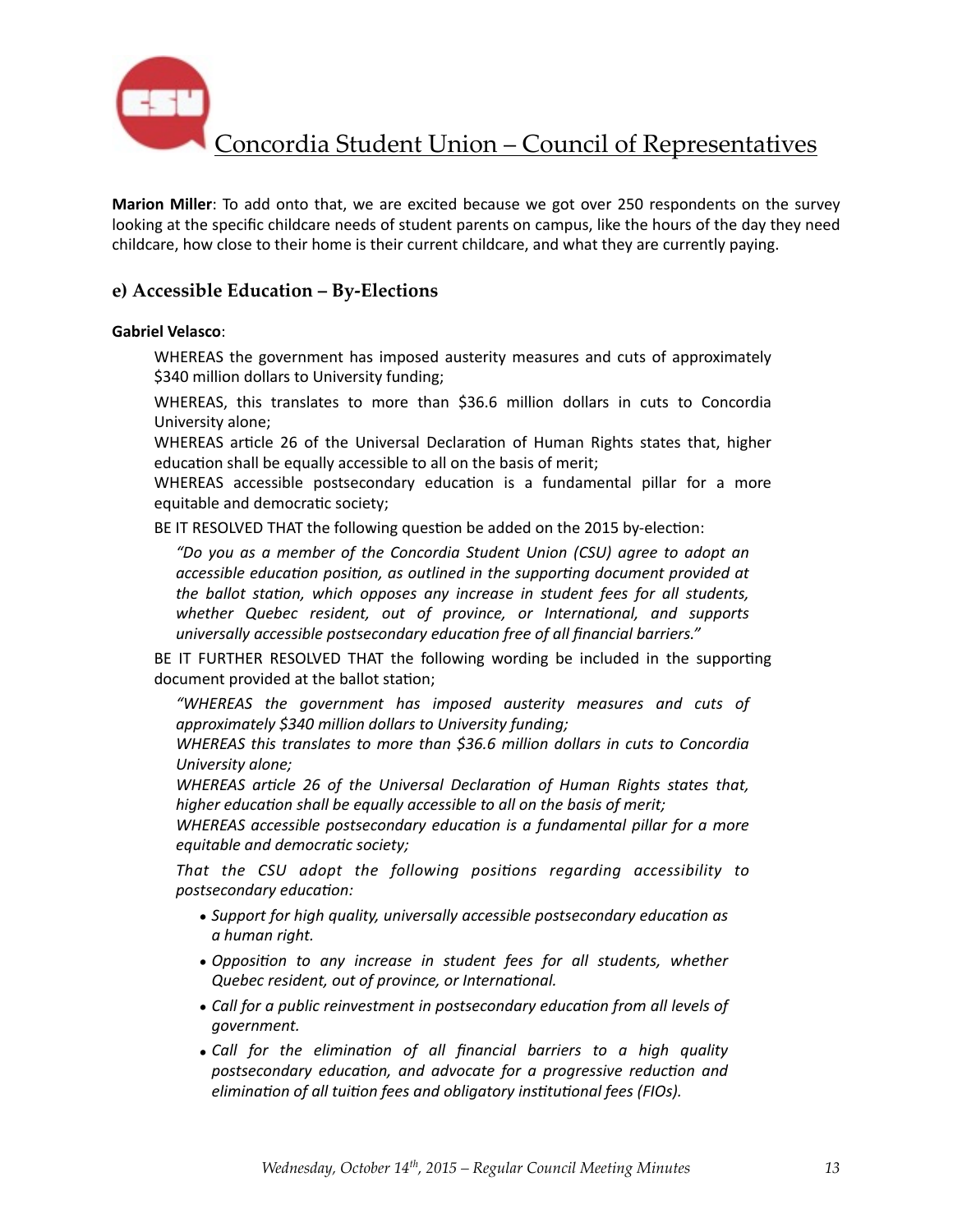

• Work with elements of the Quebec student movement and civil society that share these goals."

#### Seconded by **Jenna Cocullo**.

Gabriel Velasco: As you already know, the CSU has a Positions Book where all positions that we take, either through referendum or Council, are followed through the decisions that we make as an organization. With respect to accessible education, there is a certain clarity which is lacking. We have quite a few motions from Council with respect to education, and the document lists them out, but with respect to our membership, we have only one motion pertaining to to accessible education. This was taken back in 2011 at the heels of the 2012 student movement, where we took a motion against fee increases, and a specific amount, not broad motion. This year we are trying to pass a coherent and allencompassing motion with respect to accessible education. We would like to get a motion from the membership which is timely and in a broad sense. This is also good for the longterm continuity of the CSU, so that the organization has a framework with respect to accessible education. Education is one of the most fundamental topics at the CSU, and having a strong position on the topic is important. This will help us navigate the discussions around accessible education. With the austerity cuts, the university and postsecondary education is being put into a corner. There are not many options and there will either be a re-investment in public education, or we will see a dramatic tuition increase. Universities cannot continue to function running a deficit, and Concordia is running an \$8 million deficit. We are on the lower end of the deficits, so it is very clear that the postsecondary education system is being put in a corner. In preparation for that, the CSU must look to the membership with respect to their opinion on accessible education. To clarify the second "be it resolved", on the ballot we need a specific question and cannot include all of the "whereas" clauses. The specific questions refers to supporting documentation.

**Jason Poirier-Lavoie**: I am glad to se this motion come along and I speak in favour of it but have one concern  $-$  when a Bylaw amendment comes along, people can consult the change in the supporting documentation,w but right now we are adding a positions in the Positions Book asking if this should pass. The resolution as it is worded refers to documentation and we are going to have to change that resolution once it goes into the Positions Book or else it will be out of context.

**Chair**: When positions are adopted into the Positions Book they have to include the minutes of the meeting when it was approved for the sake of context.

Aloyse Muller: For clarification what is going to go into the Positions Book? Will it include the bullet points as well?

#### **Gabriel Velasco**: Yes.

**Terry Wilkings**: I just want to put it out there that as original as we would like to feel with our progressive work, the inspiration for this was taken straight from the SSMU which has a similar position on accessible education. We decided to float this idea with our membership given that there are lots of out-ofprovince and international students.

**Michael Wrobel**: has there been any discussion about potentially framing it as two different questions? Specifically it seems like you are asking people to simultaneously take positions on two different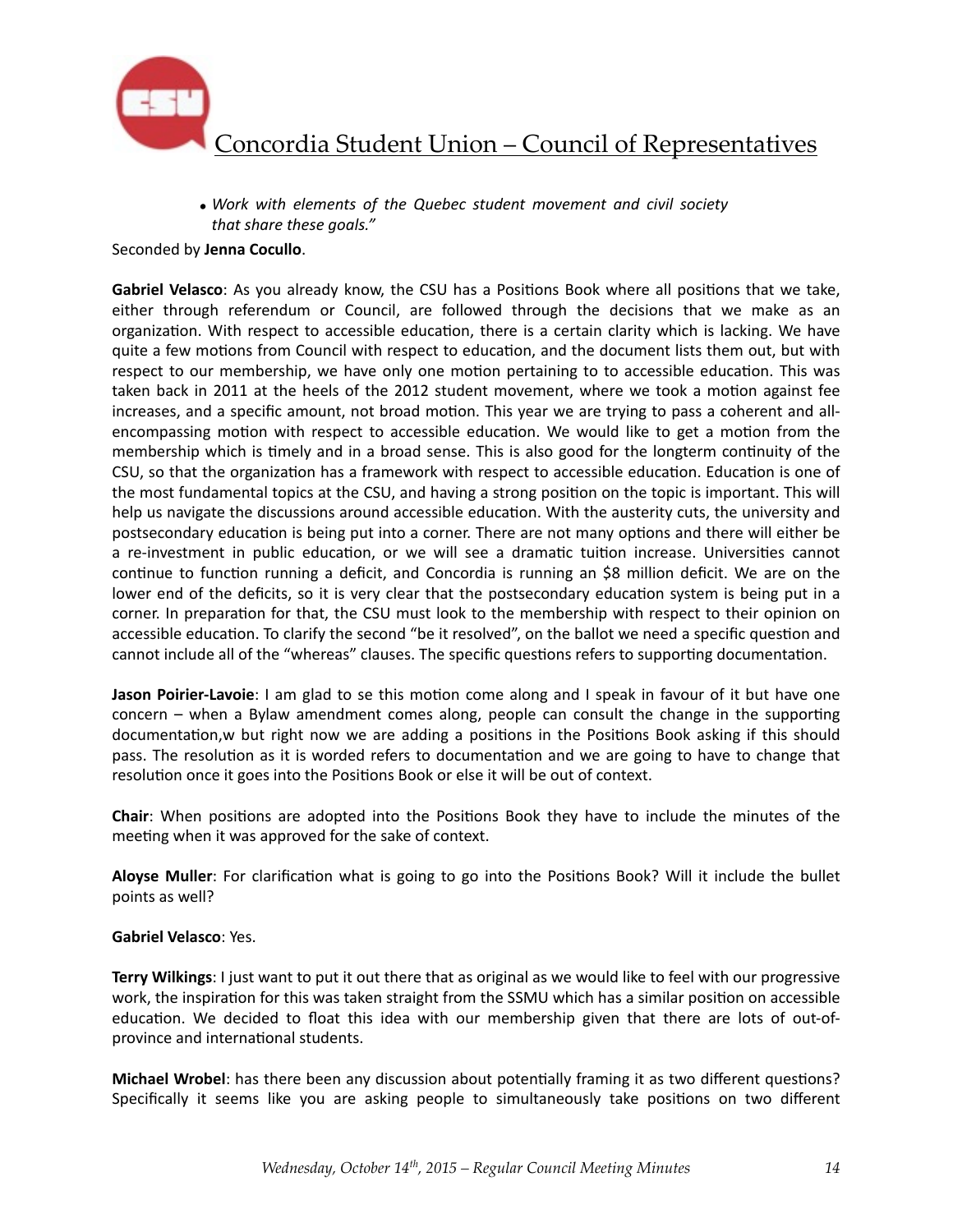

phenomena  $-$  opposing tuition raises on student fees regardless of status, and simultaneously on students being in favour of free postsecondary education. I was wondering if there had been any discussion as to whether it should be two (2) questions.

**Terry Wilkings:** When it comes to this question, you have to be conscious of how students could vote in favour of one and oppose the other and result of that might conflict. Just to be in line with the positions we already have, we thought it best to have both together, in the same way that the motion was brought forth at the SSMU, as a single policy position.

**Benjamin Prunty** moves to amend the motion to change the wording from "which opposes any increase in student fees" to which opposes "any increase in tuition fees" Seconded by **Chloë Williams**. 

**Benjamin Prunty**: Basically if you look at other models with free education, there are still a certain amount of fees, namely for "student welfare organizations," which are their version of student unions. That is a fee and it is there because the students still need representation.

**Michael Wrobel**: The rationale about the wording of "tuition fees," is that an ancillary fee is in reference to university fees not fee levy groups.

**Benjamin Prunty:** If you are sure about that, then it makes sense.

**Terry Wilkings**: If we wanted to be more precise, we could say FIOs (frais institutionels obligatoires), instead of ancillary fees. This delineates specific fee levy fees which could encompass student fees.

**Benjamin Prunty** moves to amend the amendment to replace "ancillary fees" with "FIOs (frais institutionels obligatoires). Seconded by **Rachel Gauthier**. 

*Amendment to the amendments is adopted via unanimous consent.* 

**Marion Miller**: In English, this means obligatory institutional fees.

**VOTE** In favour : 14 Opposed: 0 Abstentions: 0

Amendment is adopted.

**Gabriel Velasco** moves to amend the motion to reword "ancillary fees" on fourth point of the second "Be it resolved" clause to "FIOs (frais institutionels obligatoires)" such that the motion remains consistent. Seconded by **Jason Poirier-Lavoie**. 

*Amendment is adopted via unanimous consent.*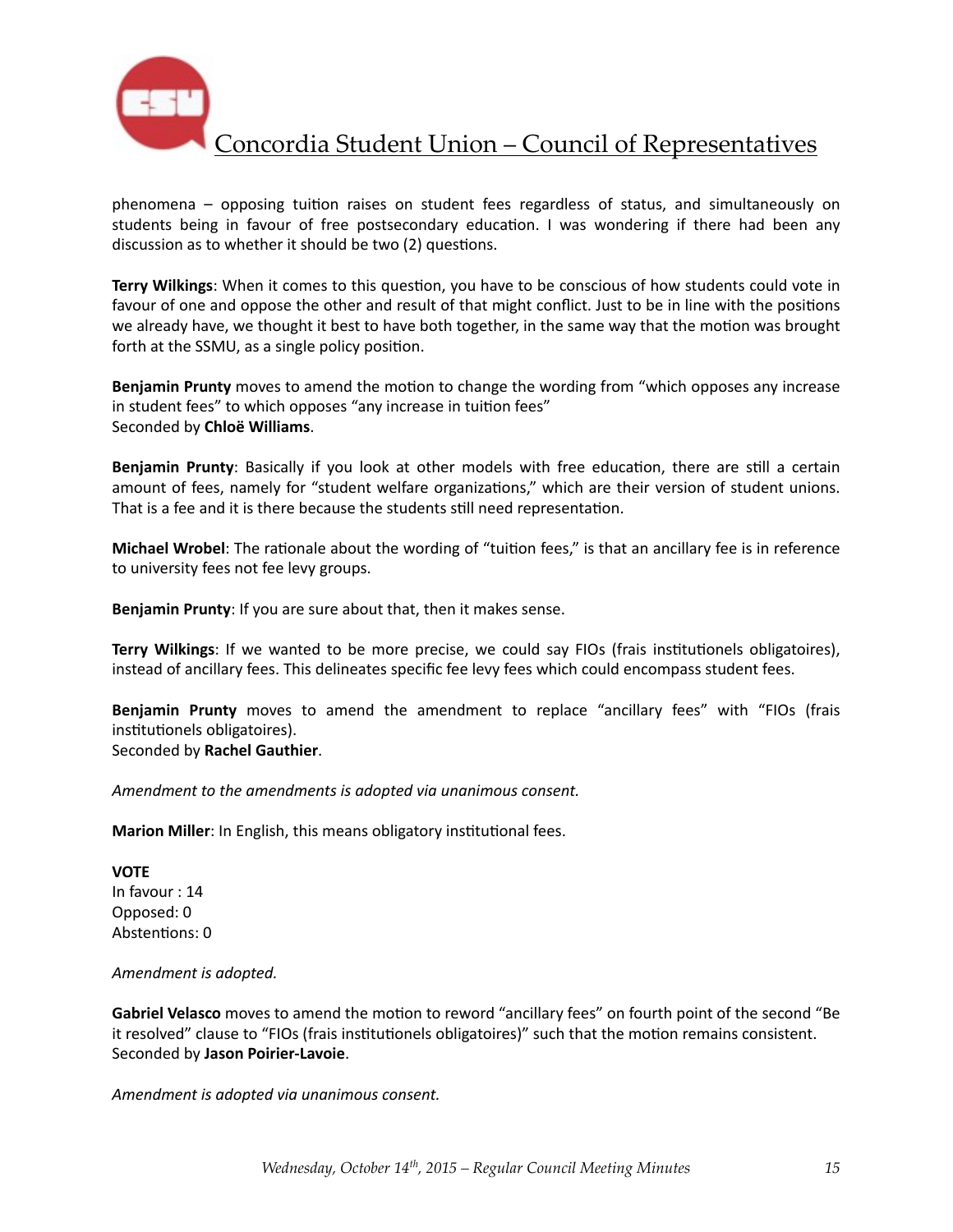

**Rachel Gauthier**: About the way that this will be put into the Positions Book, since it is presented with information on austerity, if in the future there is no more austerity, should there be a different position about tuition fees in the university with nothing to do with austerity?

**Chair:** It is within Council's power to amend positions, according to the Standing Regulations.

**Gabriel Velasco**: It would not necessarily include austerity. In the Positions Book there would be four (4) bullet points and the third would be a call for a reinvestment into public education. This does not mean that if there is a reinvestment we stop holding the position, it still remains valid. The "whereas" clauses are also not included in the Positions Book, they are just for the sake of reading the motion.

**VOTE**  In favour : 15 Opposed: 0 Abstentions: 0

*Motion carries.* 

### **10. QUESTION PERIOD & BUSINESS ARISING**

**Terry Wilkings:** Next Wednesday there will be a really short Special Council Meeting to approve the selection of a CEO. In year's past, we have the same CEO from the General Elections lead into the By-Elections, and in terms of the time to prepare, it was less. Given that the new CEO will have to acclimate themselves to the process and put into operation the elections themselves, giving them an extra week is appropriate and respectful for someone getting into a new job. The meeting should be no longer than thirty (30) minutes.

### **11. ANNOUNCEMENTS**

**Jenna Cocullo**: Thursday, October 20<sup>th</sup>, 21<sup>st</sup> and 22<sup>nd</sup> are the Arts and Science Federation of Associations (ASFA) elections, so for the Arts and Science councillors, go vote and get your friends to vote so that there is quorum. Tomorrow in H-762 is the ASFA debates if anyone wishes to attend and ask questions. The debate will be moderated by Jason.

**John Talbot**: The last day to apply for Student Life Special Project Funding is October 20<sup>th</sup>, so spread that through your networks. On October  $21^{st}$  we are hosting a talk with Chance the Rapper and Yassin 'Narcy' Alsalman. The talk will be about hip hop in Chicago, and it will be from 17h00-19h00 in H-110 if anyone wants to help organize lines and stuff.

**Geneviève Nadeau-Bonin**: The Geography Undergraduate Student Society (GUSS) and the City Farm School are having a harvest party tomorrow and there will be this really wicked band playing that **John** plays in. It will be a potluck from 17h30-23h30 at Loyola in the Hive and we will be collecting garlic from 12h00 to 17h00. Information can be found on the Facebook event called *Harvest Party!* or at www.cityfarmschool.org.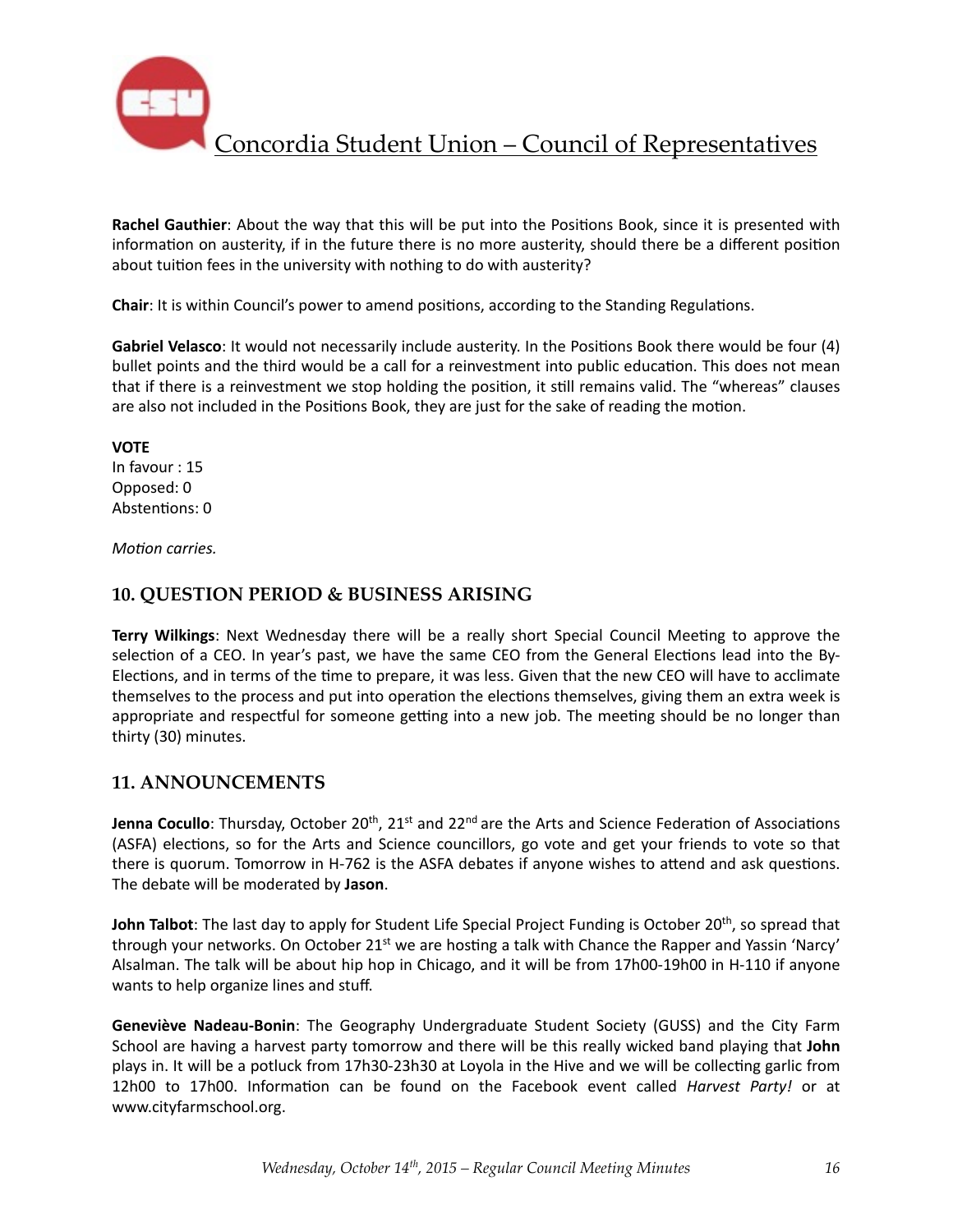

**Terry Wilkings:** If you helped with the volunteering that **John** asked for, do you get to meet Chance the Rapper? 

**John Talbot: Yes.** 

**Marion Miller**: If we volunteer, do we get it on our co-curricular record?

**John Talbot: No.** 

**Terry Ngala**: Just to add onto what **John** was saying about Chance the Rapper, I am part of the hip-hop class and first dibs go to students in the class, then Concordia student and then after that the general public. Capacity is 450 and Facebook event has over 600 people attending, and the class alone is 250 students and every one of us will be there because we have to be.

**John Talbot:** The capacity of H-110 is 700 people.

**Benjamin Prunty**: I do not know if people have heard, but there is a petition on the solidarity economy incubator going around. If anyone wants to help, it would be greatly appreciated.

**John Talbot**: Reggie's is hiring bartenders, servers, dishwasher and cook positions. Councillors cannot work there, but distribute this information to networks, as Concordia student are prioritized.

#### **12. ADJOURNMENT**

**Marcus Peters** moves to adjourn. Seconded by **Jason Poirier-Lavoie**. 

**VOTE** In favour : 17 Opposed: 0 Abstentions: 0

*Motion carries.* 

*Meeting is adjourned at 20h36.*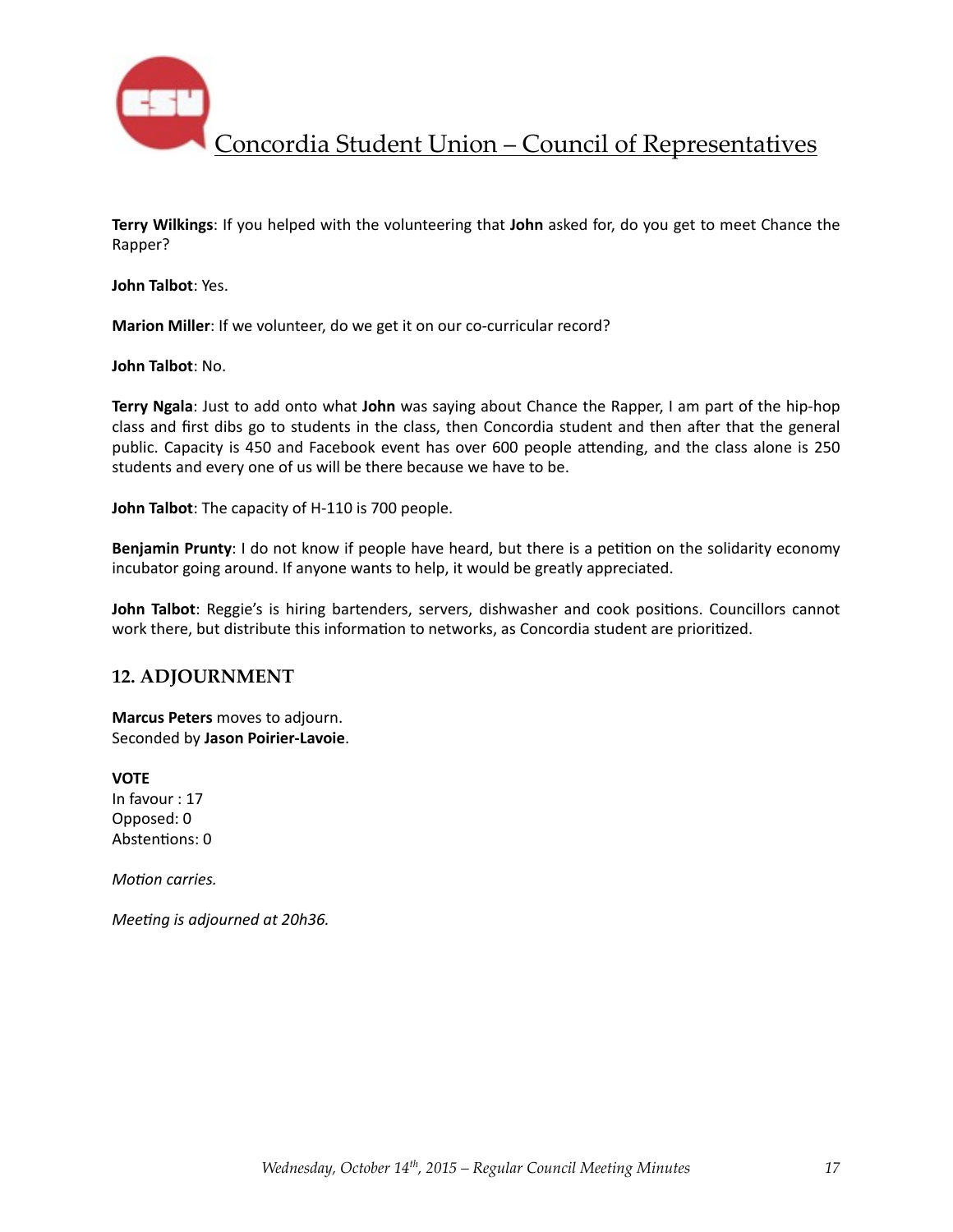

# **CSU Special Council Meeting** Wednesday, October 14<sup>th</sup>, 2015 **H-767, 18h30, S.G.W Campus**

## **Summary of Motions Carried**

## **5. PRESENTATIONS & GUEST SPEAKERS**

### **b) Petition – Solidarity Economy Incubator**

The following motion was carried:

Terry Wilkings: BE IT RESOLVED THAT the CSU Council formally approve the question for the By-Elections pertaining to the Solidarity Economy Incubator, pursuant to Bylaws 9.6.1 and 9.6.2. 

*– Terry Wilkings (Sanaz Hassan Pour)*

## **6. APPOINTMENTS**

### **a) Student Life Committee**

A motion was carried to appoint Michael Giesbrecht to the Student Life Committee. *– Michael Giesbrecht (Rami Yahia)*

### **c) Loyola Commi^ee**

A motion was carried to appoint Fadi Saijari to the Loyola Committee.

*– Fadi Saijari (Jana Ghalayini)*

### **e) Concordia Council on Student Life**

A motion was carried to appoint Jenna Cocullo to the Concordia Council on Student Life. *– Jenna Cocullo (Benjamin Prunty)*

### **f)** Fund Committee

A motion was carried to appoint Arij Riahi and Jason Prince to the Student Space, Accessible Education and Legal Contingency (SSAELC) Fund Committee.

*– Terry Wilkings (Aloyse Muller)*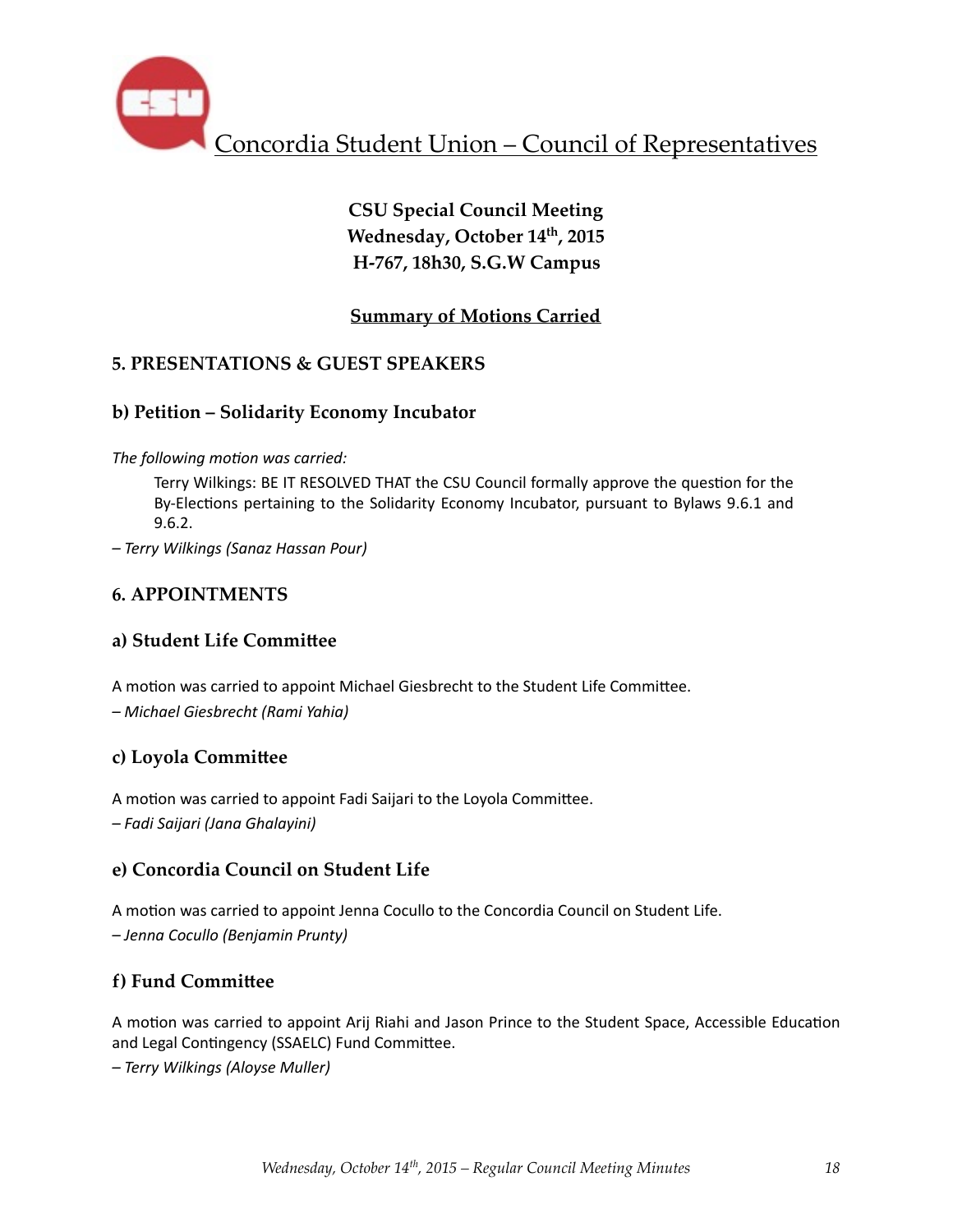

## **9. NEW BUSINESS – SUBSTANTIVE**

### **a) Co-Curricular Record**

#### The following motion was carried:

BE IT RESOLVED THAT that Council sign onto a memo of support for the co-curricular record changes, and implement mechanisms to encourage the use of the Co-Curricular Record by its subsidiaries.

*– Marion Miller (Chloë Williams)* 

### **b) Policy Committee Report – October 5th**

A motion was carried to approve the Policy Committee Report from October 5<sup>th</sup>, 2015. *– Marion Miller (Terry Wilkings)* 

### **c) Bylaw Ratification – March 2015**

A motion was carried to ratify the Bylaw changes from the General Election.

*– Terry Wilkings (Aloyse Muller)*

### **d) CSU Daycare Project Manager – Phase 2**

The following motion was carried:

BE IT RESOLVED THAT Council approve the expense of \$5000 (before taxes), to be used with the purpose of hiring a Project Coordinator for the Daycare Permit Application, to be taken from the Student Space, Accessible Education and Legal Contingency (SSAELC) fund.

*– Marion Miller (Leyla Sutherland)* 

#### The following motion was carried:

BE IT RESOLVED THAT Council approve the expense of \$2000 for the fees associated to the application for a Daycare Permit, to be taken from the Student Space, Accessible Education and Legal Contingency (SSAELC) fund.

*– Marion Miller (Sanaz Hassan Pour)* 

### **e) Accessible Education – By-Elections**

The following motion was carried:

WHEREAS the government has imposed austerity measures and cuts of approximately \$340 million dollars to University funding;

WHEREAS, this translates to more than \$36.6 million dollars in cuts to Concordia University alone;